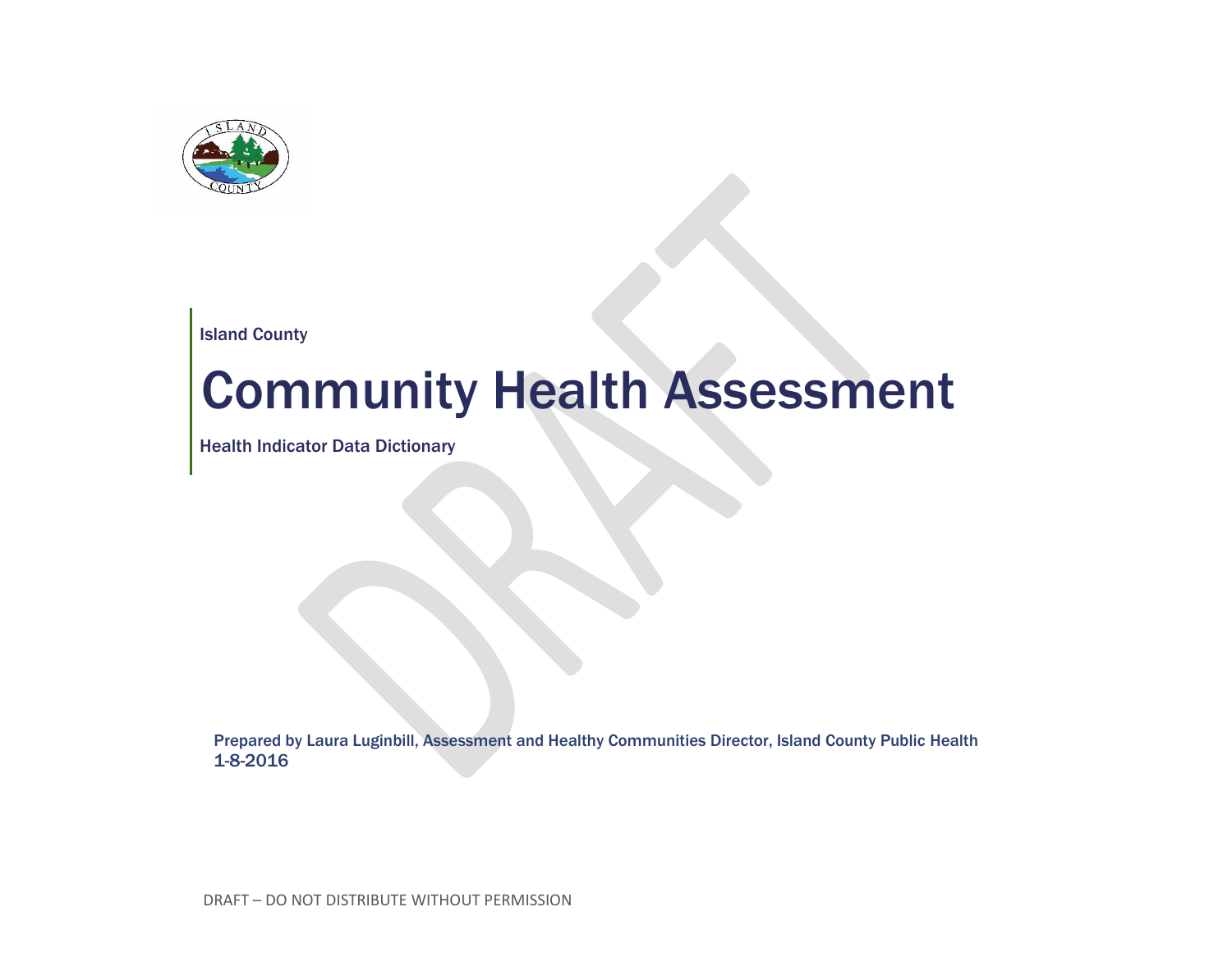## Data Dictionary

## Health Indicators

| <b>Indicator Name</b>                         | <b>Indicator Definition</b>                                                                                                                                                                                                                                                                                               | <b>Database</b>                                                                            | Year      |
|-----------------------------------------------|---------------------------------------------------------------------------------------------------------------------------------------------------------------------------------------------------------------------------------------------------------------------------------------------------------------------------|--------------------------------------------------------------------------------------------|-----------|
| <b>Total Population</b>                       | <b>Total Population</b>                                                                                                                                                                                                                                                                                                   | <b>U.S. Census - Population</b><br><b>Estimates</b>                                        | 2014      |
| <b>Population Projection for 2036</b>         | 20 year projected total population                                                                                                                                                                                                                                                                                        | <b>Island County Community</b><br>Development                                              | 2015      |
| <b>Median Age</b>                             | The age that divides a population into two numerically equal groups;<br>that is, half the people are younger than this age and half are older.                                                                                                                                                                            | <b>American Community Survey</b>                                                           | 2011-2013 |
| Age                                           | Population by age range                                                                                                                                                                                                                                                                                                   | <b>American Community Survey</b>                                                           | 2011-2013 |
| Race                                          | Race alone or in combination with one or more races (Black,<br>American Indian/Alaskan Native, Asian, Native Hawaii/Pac. Islander,<br>Other)                                                                                                                                                                              | <b>American Community Survey</b>                                                           | 2011-2013 |
| Hispanic or Latino (of any race)              | People who identify their origin as Spanish, Hispanic, or Latino may<br>be of any race. Percent Hispanic is not added to percentages for<br>racial categories.                                                                                                                                                            | <b>American Community Survey</b>                                                           | 2011-2013 |
| Foreign born                                  | Foreign-born persons include anyone who was not a U.S. citizen at<br>birth. This includes respondents who indicated they were a U.S.<br>citizen by naturalization or not a U.S. citizen. Persons born abroad of<br>American parents or born in Puerto Rico or other U.S. Island Areas<br>are not considered foreign born. | <b>American Community Survey</b>                                                           | 2011-2013 |
| Language other than English<br>spoken at home | Household language of survey respondent indicated as other<br>language than English.                                                                                                                                                                                                                                      | <b>American Community Survey</b>                                                           | 2011-2013 |
| Children (K-5) transitional bilingual         | Percent of students enrolled in public school participating in a<br><b>Transitional Bilingual Education Program</b>                                                                                                                                                                                                       | <b>Washington State Office of</b><br><b>Superintendent of Public</b><br>Instruction (OSPI) | 2013-2014 |
| Average household size                        | This question is based on the count of people in occupied housing<br>units. All people occupying the housing unit are counted, including<br>the householder, occupants related to the householder, and lodgers,<br>roomers, and boarders.                                                                                 | <b>American Community Survey</b>                                                           | 2011-2013 |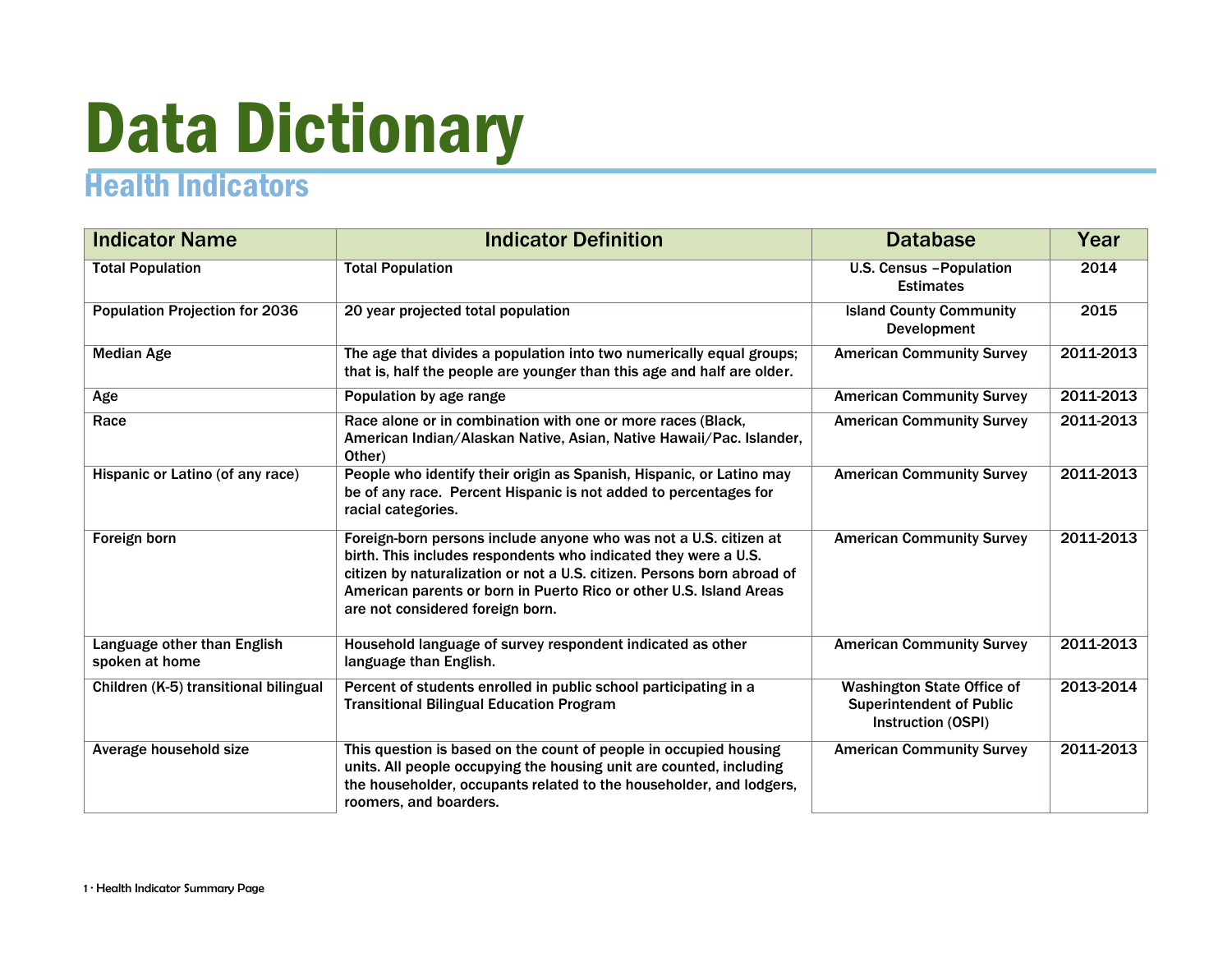| <b>Marital status</b>                                      | Status of survey respondent at time of interview. People in common-<br>law marriages are allowed to report the marital status they<br>considered the most appropriate                                                                                                                                                                                                                                                                                                                                                                                                                                  | <b>American Community Survey</b>                       | 2011-2013 |
|------------------------------------------------------------|--------------------------------------------------------------------------------------------------------------------------------------------------------------------------------------------------------------------------------------------------------------------------------------------------------------------------------------------------------------------------------------------------------------------------------------------------------------------------------------------------------------------------------------------------------------------------------------------------------|--------------------------------------------------------|-----------|
| <b>Grandparents raising</b><br>grandchildren               | Data are collected on whether a grandchild lives with a grandparent<br>in the household, whether the grandparent has responsibility for the<br>basic needs of the grandchild, and the duration of that responsibility                                                                                                                                                                                                                                                                                                                                                                                  | <b>American Community Survey</b>                       | 2011-2013 |
| <b>Median Household income</b>                             | Types of income included: wage or salary, self-employment, interest,<br>dividends, net rental income, royalty income, income from estates<br>and trusts, social security income, supplemental security income,<br>public assistance income, retirement, survivor or disability income,<br>and other income such as unemployment or worker's compensation,<br>Department of Veteran's Affairs payment, alimony, and child<br>support. Includes the income of the householder and all other<br>individuals 15 years old and over in the household, whether they are<br>related to the householder or not | <b>American Community Survey</b>                       | 2011-2013 |
| Population living ≤100% Federal<br><b>Poverty Line</b>     | The poverty thresholds vary depending on three criteria: size of<br>family, number of related children, and, for 1- and 2-person families,                                                                                                                                                                                                                                                                                                                                                                                                                                                             | <b>American Community Survey</b>                       | 2011-2013 |
| Children living ≤below 100%<br><b>Federal Poverty Line</b> | age of householder. Reported income is taken as a percentage of<br>the established federal poverty line.                                                                                                                                                                                                                                                                                                                                                                                                                                                                                               | <b>American Community Survey</b>                       | 2011-2013 |
| Youth who experienced food<br>insecurity in the past year  | Question: How often in the past 12 months did you or your family<br>have to cut meal size or skip meals because there wasn't enough<br>money or food? A response of "Almost every month", "some months<br>but not every month" or "only 1-2 months" calculated as<br>experiencing food insecurity                                                                                                                                                                                                                                                                                                      | <b>Washington State Healthy Youth</b><br><b>Survey</b> | 2014      |
| <b>Unemployment Rate</b>                                   | Persons aged 16 years and older who had no employment during<br>the reference week, were available for work, except for temporary<br>illness, and had made specific efforts to find employment sometime<br>during the 4-week period ending with the reference week.                                                                                                                                                                                                                                                                                                                                    | <b>Employment Security</b><br><b>Department</b>        | 2014      |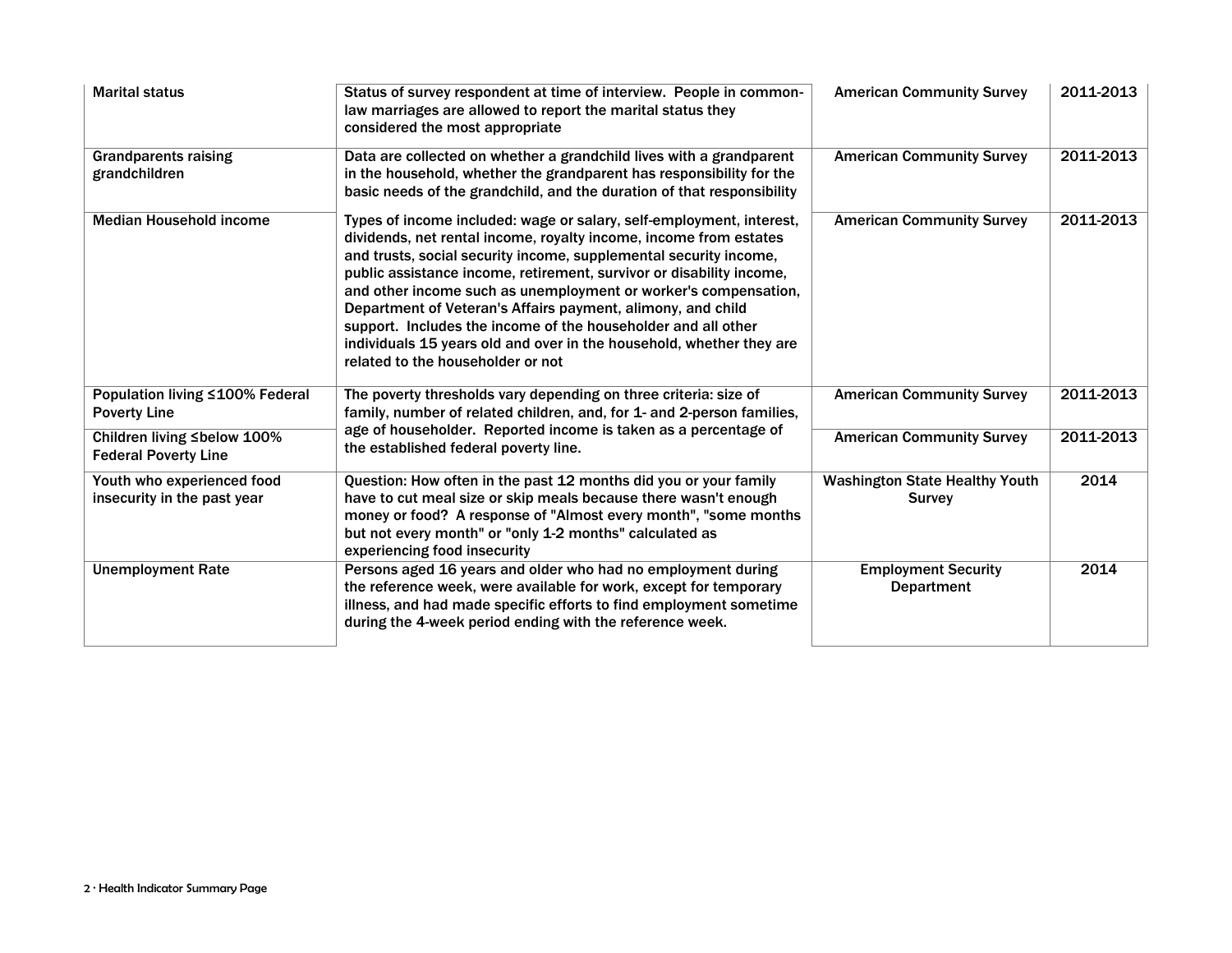| Percent employed with disability                                  | Civilian noninstitutionalized population 18 to 64 years with a<br>disability and employed. Disability definition: "A long-lasting<br>physical, mental, or emotional condition. This condition can make it<br>difficult for a person to do activities such as walking, climbing stairs,<br>dressing, bathing, learning, or remembering. This condition can also<br>impede a person from being able to go outside the home alone or to<br>work at a job or business." Employed definition: Employed includes<br>all civilians 16 years old and over who were either $(1)$ "at work" –<br>those who did any work at all during the reference week as paid<br>employees, worked in their own business or profession, worked on<br>their own farm, or worked 15 hours or more as unpaid workers on a<br>family farm or in a family business; or (2) were "with a job but not at<br>work" - those who did not work during the reference week but had<br>jobs or businesses from which they were temporarily absent due to<br>illness, bad weather, industrial dispute, vacation, or other personal<br>reasons. | <b>American Community Survey</b>                                | 2011-2013 |
|-------------------------------------------------------------------|----------------------------------------------------------------------------------------------------------------------------------------------------------------------------------------------------------------------------------------------------------------------------------------------------------------------------------------------------------------------------------------------------------------------------------------------------------------------------------------------------------------------------------------------------------------------------------------------------------------------------------------------------------------------------------------------------------------------------------------------------------------------------------------------------------------------------------------------------------------------------------------------------------------------------------------------------------------------------------------------------------------------------------------------------------------------------------------------------------|-----------------------------------------------------------------|-----------|
| Youth with a parent currently in<br>active duty.                  | Question: Has your parent or guardian served in the military (Army,<br>Navy, Air Force, Marines, Coast Guard, National Guard, and<br>Reserves)?                                                                                                                                                                                                                                                                                                                                                                                                                                                                                                                                                                                                                                                                                                                                                                                                                                                                                                                                                          | <b>Washington State Healthy Youth</b><br><b>Survey</b>          | 2014      |
| <b>Veterans of the Armed Forces</b>                               | A veteran is defined as a "person who served in the active military,<br>naval, or air service, and who was discharged or released therefrom<br>under conditions other than dishonorable."                                                                                                                                                                                                                                                                                                                                                                                                                                                                                                                                                                                                                                                                                                                                                                                                                                                                                                                | <b>American Community Survey</b>                                | 2011-2013 |
| Population age 25 years and older<br>without a high school degree | Percent of population aged 25 years and older that did not complete<br>high school or complete the equivalent (such as General Education<br>Development-GED)                                                                                                                                                                                                                                                                                                                                                                                                                                                                                                                                                                                                                                                                                                                                                                                                                                                                                                                                             | <b>American Community Survey</b>                                | 2011-2013 |
| <b>On-time Graduation Rate</b>                                    | Graduation rates are calculated using the "adjusted cohort rate"<br>methodology. Students are placed in a group - or cohort - based on<br>the year they enter ninth grade for the first time. The calculation<br>adjusts for students who transfer into a Washington public high<br>school for the first time and join a cohort. Students are removed<br>from the cohort if they transfer out of public school in Washington.<br>The adjusted cohort method tracks individual students over time and<br>does not rely on estimates.                                                                                                                                                                                                                                                                                                                                                                                                                                                                                                                                                                      | Office of Superintendent of<br><b>Public Instruction (OSPI)</b> | 2013-2014 |
| <b>High School Cohort Drop Out Rate</b>                           | A student who leaves school for any reason, except death, before<br>completing school with a regular diploma or transferring to another<br>school with a known exit reason. A student is considered a dropout<br>regardless of when dropping out occurs (i.e., during or between<br>regular school terms). A student who leaves during the year but<br>returns during the reporting period is not considered a dropout.                                                                                                                                                                                                                                                                                                                                                                                                                                                                                                                                                                                                                                                                                  | Office of Superintendent of<br><b>Public Instruction (OSPI)</b> | 2013-2014 |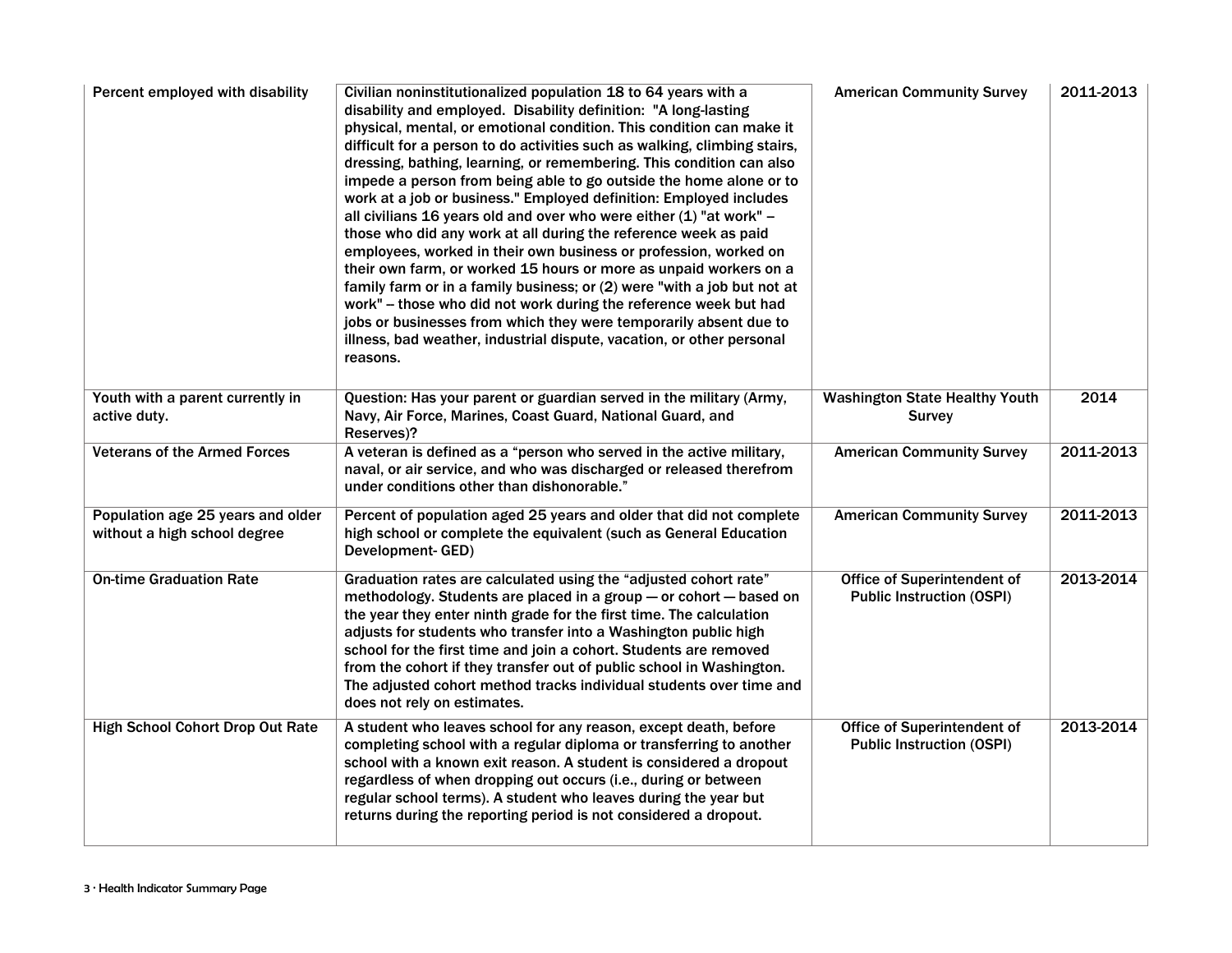| 3rd graders meeting or exceeding<br>MSP reading standards.                                         | Percent of enrolled 3rd grade students exceeding Measurement of<br>Student Progress (MSP) standards in reading                                                                                                                                                                                                                                                                                                                                        | Office of Superintendent of<br><b>Public Instruction (OSPI)</b>  | 2013-2014 |
|----------------------------------------------------------------------------------------------------|-------------------------------------------------------------------------------------------------------------------------------------------------------------------------------------------------------------------------------------------------------------------------------------------------------------------------------------------------------------------------------------------------------------------------------------------------------|------------------------------------------------------------------|-----------|
| Percent and total number of<br>children enrolled in public, private,<br>or home school             | Calculated percentages from Home-Based Instruction Annual<br>Report, and Private and Public School Records. More information<br>available at:<br>http://www.k12.wa.us/PrivateEd/HomeBasedEd/AnnualReports.as<br>px; http://www.k12.wa.us/DataAdmin/default.aspx#download                                                                                                                                                                              | Office of Superintendent of<br><b>Public Instruction</b>         | 2014-2015 |
| Percent of households spending<br>>30% of income on housing                                        | Cost burden, a measure of house holds that pay more than they can<br>reasonably afford for their housing, is a major component required<br>to understand housing need. If a household pays more than 30<br>percent of its income on housing costs, it is considered to be cost-<br>burdened. More details available at:<br>http://www.commerce.wa.gov/Documents/Wa%20Housing%20Nee<br>ds%20Assessment.pdf                                             | <b>Department of Commerce</b>                                    | 2012      |
| Percent Homeowner, Renter, Other                                                                   | Housing tenure refers to the financial arrangements under which<br>someone has the right to live in a house or apartment. The most<br>frequent forms are tenancy, in which rent is paid to a landlord, and<br>owner-occupancy.                                                                                                                                                                                                                        | <b>American Community Survey</b>                                 | 2011-2013 |
| Percent experiencing housing<br>stress                                                             | A house is defined as stressed if one or more of the following criteria<br>is met: 1) housing unit lacked complete plumbing; 2) housing unit<br>lacked complete kitchens; 3) household is overcrowded; and 4)<br>household is cost burdened. Severe overcrowding is defined as more<br>than 1 persons per room. Severe cost burden is defined as monthly<br>housing costs (including utilities) that exceed 30% of monthly<br>income.                 | CHSI;<br>http://wwwn.cdc.gov/Communit<br>yHealth/profile         |           |
| Number affordable, available<br>housing units per 100 households<br>w/ 50% of median family income | The affordable housing gap analysis determines whether the supply<br>of housing units priced affordably for different income levels is<br>sufficient<br>for the number of households with incomes at those levels. It<br>considers only units that are both affordable and available to the<br>target households. Additional details available at:<br>http://www.commerce.wa.gov/Documents/Wa%20Housing%20Nee<br>ds%20Assessment%20-%20Appendices.pdf | <b>Washington State Department of</b><br><b>Commerce</b>         | 2012      |
| Point-in-time count of persons<br>experiencing homelessness                                        | The Annual Point In Time (PIT) count provides a snapshot of<br>homelessness in Island County on a single day in January each year.<br>Total number of individuals identified to be homeless during the PIT.                                                                                                                                                                                                                                           | <b>Island County Human Services</b><br><b>Department Records</b> | 2015      |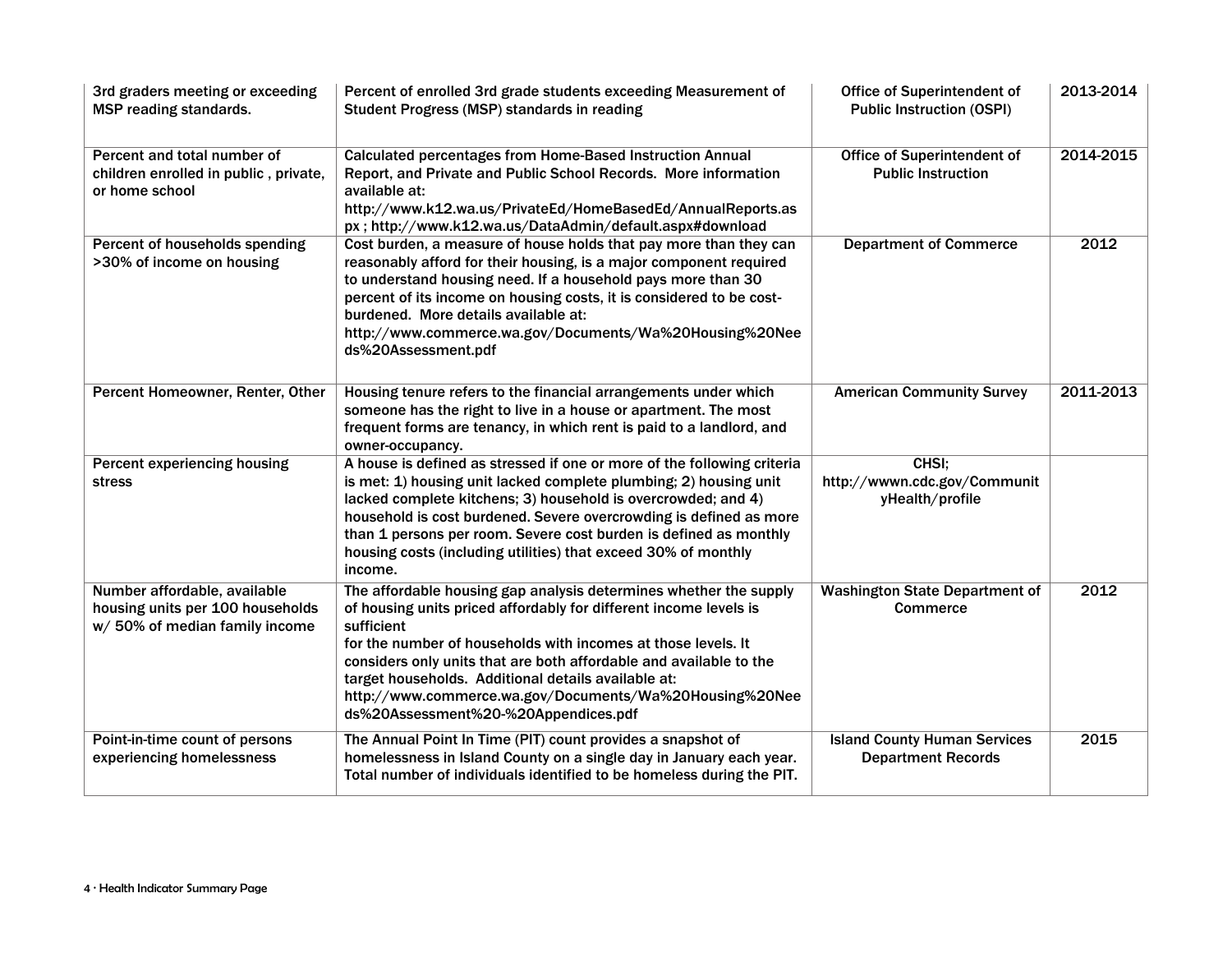| Percent of days with healthy air<br>$(2.5PM < 12.0$ ug/m <sup>3</sup> )                                                                                      | Percent of days measured at Island County Air Quality Monitoring<br>Station (Oak Harbor) where Particular Matter (2.5) = 12ug/m3.<br>More information available at:<br>http://www.nwcleanair.org/airQuality/naaqs.htm                                                                                                         | <b>Northwest Clean Air Agency</b>                                           | 2014      |
|--------------------------------------------------------------------------------------------------------------------------------------------------------------|-------------------------------------------------------------------------------------------------------------------------------------------------------------------------------------------------------------------------------------------------------------------------------------------------------------------------------|-----------------------------------------------------------------------------|-----------|
| Group A/B drinking water systems<br>meet standards for acceptable<br>levels of total coliform                                                                | Calculated percentage of number of systems with acceptable levels<br>of total coliform divided by the number of systems sampled.                                                                                                                                                                                              | <b>Island County Public Health</b><br><b>Drinking Water Quality Program</b> | 2014      |
| Percent of fresh water streams (24<br>baseline monitoring stations) that<br>meet standards for acceptable<br>levels of total coliform bacteria               | Calculated percentage of number of fresh water streams with<br>acceptable levels of total coliform divided by the number of systems<br>sampled.                                                                                                                                                                               | <b>Island County Department of</b><br><b>Natural Resources</b>              | 2014      |
| Percent of shoreline miles<br>classified as closed for shellfish<br>harvest due to surface water<br>quality not meeting Washington<br><b>State standards</b> | There are 25631 feet of shoreline closed due to water quality or<br>proximity to an outfall location. This does not include closures due<br>to prohibited areas such as navy property. There are a total of<br>272919 feet of recreational beaches. This includes the open,<br>closed, conditional, and unclassified beaches. | WA Dept. of Health                                                          | 2015      |
| Rate of zoonotic diseases<br>(Giardiasis, E. Coli, Campylobacter,<br>Salmonellosis)                                                                          | Rate of incidence of giardiasis, E.coli, campylobacter and<br>salmonellosis per 100,000 population.                                                                                                                                                                                                                           | WA Dept. of Health, Center for<br><b>Health Statistics</b>                  | 2013      |
| Food service establishments with<br>more than 35 critical violation<br>points                                                                                | Number of food service establishments receiving ≥35 critical<br>violation points at an inspection during the calendar year, divided by<br>the total number of inspected food service establishments.                                                                                                                          | <b>Island County Public Health Food</b><br><b>Program Records</b>           | 2014      |
| Percent of population with >30<br>minute commute                                                                                                             | Adults with response of 30 minutes or more to the following<br>question, "How many minutes did it usually take [you] to get from<br>home to work LAST WEEK?"                                                                                                                                                                  | <b>American Community Survey</b>                                            | 2011-2013 |
| Percent of 8th grade students that<br>walk at least one day a week to<br>school.                                                                             | 8th grade students selecting '1-2' days, '3-4 days' or 'I walk every<br>day' to the following question, "On average how many days a week<br>do you walk to or from school?"                                                                                                                                                   | <b>Washington State Healthy Youth</b><br><b>Survey</b>                      | 2014      |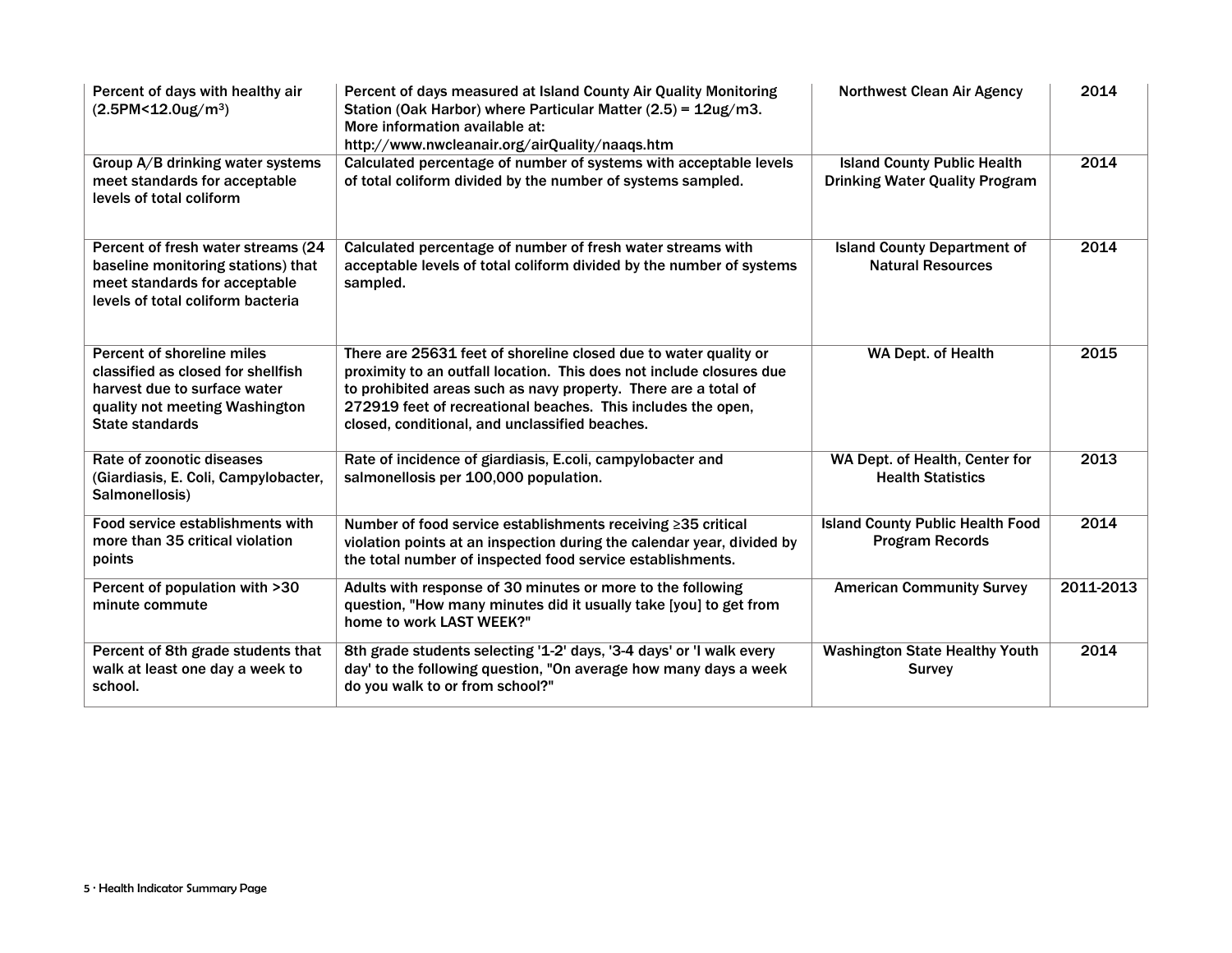| <b>Population per Primary Care</b><br><b>Provider</b>            | County Health Rankings report the ratio of population to primary<br>care physicians in a county (i.e., the number of people per primary<br>care physician). The primary care physician measure is based on<br>data obtained from the Health Resources and Services<br>Administration (HRSA). HRSA compiles physician data from the<br>American Medical Association Master file and the National Provider<br>Identification file respectively and from the Census Population<br>Estimates program to report primary care physician data at the<br>county level. | <b>County Health Rankings</b>                                                            | 2012 |
|------------------------------------------------------------------|----------------------------------------------------------------------------------------------------------------------------------------------------------------------------------------------------------------------------------------------------------------------------------------------------------------------------------------------------------------------------------------------------------------------------------------------------------------------------------------------------------------------------------------------------------------|------------------------------------------------------------------------------------------|------|
| <b>Population per Dentist</b>                                    | The ratio of population to dentists in a county (i.e. the number of<br>people per dentist). The dentist measure is based on data obtained<br>from the Health Resources and Services Administration (HRSA).<br>HRSA compiles dentist data from the American Medical Association<br>Master file and the National Provider Identification file respectively<br>and from the Census Population Estimates program to report dentist<br>data at the county level. ** Does NOT include dentists employed by<br>the federal government.                                | <b>County Health Rankings</b>                                                            | 2012 |
| <b>Population per Mental health care</b><br>provider             | The ratio of population to mental healthcare providers in a county<br>(i.e. the number of people per mental health professional). The<br>mental health provider measure is based on data from the National<br>Provider Identification file but utilizes the National Plan & Provider<br>Enumeration system which lists each unique provider. ** Does NOT<br>include dentists employed by the federal government.                                                                                                                                               | <b>County Health Rankings</b>                                                            | 2012 |
| <b>Primary Care Health Professional</b><br><b>Shortage Areas</b> | Percent of population living within a Primary Care Health<br>Professional Shortage Area (HPSA). For definition of HPSA, see                                                                                                                                                                                                                                                                                                                                                                                                                                    | http://bhpr.hrsa.gov/shortage/h<br>psas/designationcriteria/design<br>ationcriteria.html |      |
| <b>Dental Health Professional</b><br><b>Shortage Areas</b>       | Percent of population living within a Dental Health Professional<br>Shortage Area (HPSA). For definition of HPSA, see                                                                                                                                                                                                                                                                                                                                                                                                                                          | http://bhpr.hrsa.gov/shortage/h<br>psas/designationcriteria/design<br>ationcriteria.html |      |
| <b>Mental Health Professional</b><br><b>Shortage Areas</b>       | Percent of population living within a Mental Health Professional<br>Shortage Area (HPSA). For definition of HPSA, see                                                                                                                                                                                                                                                                                                                                                                                                                                          | http://bhpr.hrsa.gov/shortage/h<br>psas/designationcriteria/design<br>ationcriteria.html |      |
| <b>Adults without health insurance</b><br>coverage               | Uninsured is defined as the percentage of the population younger<br>than age 65 without health insurance. The data for this measure<br>come from the Census Bureau's Small Area Health Insurance<br>Estimates (SAHIE), which provide model-based estimates of health<br>insurance coverage for all states and counties in the United States.                                                                                                                                                                                                                   |                                                                                          |      |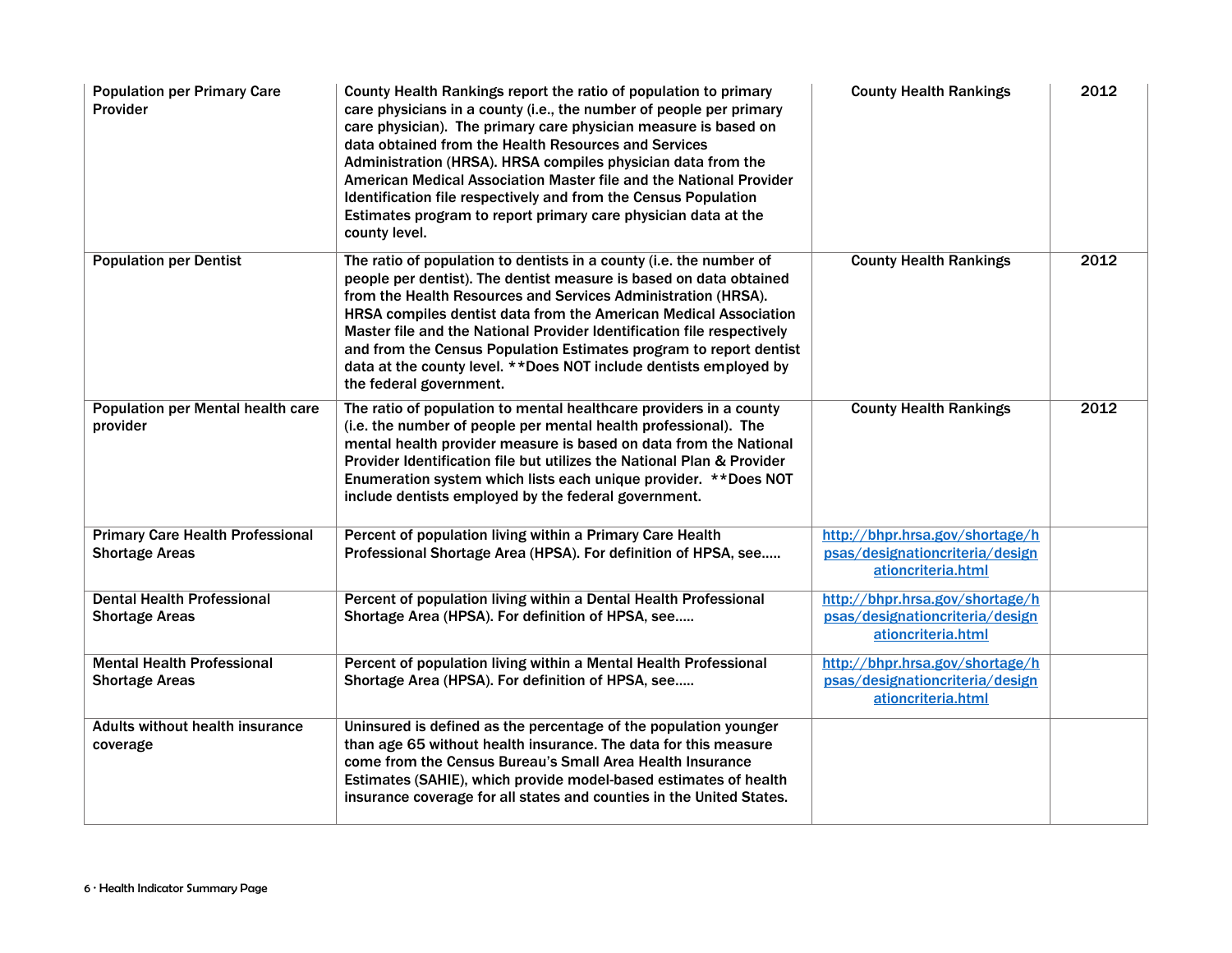| Adults with a primary health care<br>provider                                  | Adults who respond "yes" to the question, "Do you have one person<br>you think of as your personal doctor or health care provider?"                                                                                                                                                                   | <b>Behavioral Risk Factor</b><br><b>Surveillance Survey (BRFSS)</b>                                                                 | 2011-2013 |
|--------------------------------------------------------------------------------|-------------------------------------------------------------------------------------------------------------------------------------------------------------------------------------------------------------------------------------------------------------------------------------------------------|-------------------------------------------------------------------------------------------------------------------------------------|-----------|
| Percent of adults who did not see a<br>health care provider because of<br>cost | Adults who respond "yes" to the question, "Was there a time in the<br>past 12 months when you needed to see a doctor but could not<br>because of the cost?"                                                                                                                                           | <b>Behavioral Risk Factor</b><br><b>Surveillance Survey (BRFSS)</b>                                                                 | 2011-2013 |
| Youth with an annual visit to a<br>doctor                                      | Question: When was the last time you saw a doctor or health care<br>provider for a check-up or physical exam when you were not sick or<br>injured?                                                                                                                                                    | <b>Washington State Healthy Youth</b><br><b>Survey</b>                                                                              | 2014      |
| Youth with an annual visit to a<br>dentist                                     | Question: When was the last time you saw a dentist for a check-up,<br>exam, teeth cleaning, or other dental work?                                                                                                                                                                                     | <b>Washington State Healthy Youth</b><br><b>Survey</b>                                                                              | 2014      |
| Difference of RN hours of need vs.<br>existing hours for school-based<br>care  | Calculated results for Island County. "Needed RN Hours" calculated<br>and reported by OSPI from variables including total number of<br>students in district, total number of buildings and campuses, and<br>number of students meeting definitions of 'medically fragile' and<br>'medically complex'. | <b>Washington State Office of</b><br><b>Superintendent of Public</b><br>Instruction (OSPI) Health<br><b>Services Data Reporting</b> | 2012-2013 |
| Teen pregnancy rate                                                            | The number of births plus induced abortions and fetal deaths among<br>women ages 15-17 years per 1000 women aged 15-17 years.                                                                                                                                                                         | WA Dept. of Health, Vital<br><b>Statistics</b>                                                                                      | 2013      |
| Unintended pregnancy                                                           | Percentage of pregnancies (excluding miscarriages and stillbirths)<br>that were unintended                                                                                                                                                                                                            | WA Dept. of Health, Pregnancy<br><b>Risk Assessment Monitory</b><br>System (PRAMS)                                                  | 2013      |
| Prenatal care during first trimester<br>of pregnancy                           | Percentage of pregnant women that receive prenatal care in the first<br>trimester of pregnancy.                                                                                                                                                                                                       | WA Dept. of Health, Center for<br><b>Health Statistics</b>                                                                          | 2013      |
| <b>Smoking during pregnancy</b>                                                | Percentage of pregnant women who report smoking during<br>pregnancy                                                                                                                                                                                                                                   | WA Dept. of Health, Center for<br><b>Health Statistics</b>                                                                          | 2013      |
| Alcohol use during pregnancy                                                   | Percentage of pregnant women who report drinking alcohol during<br>pregnancy                                                                                                                                                                                                                          | WA Dept. of Health, Pregnancy<br><b>Risk Assessment Monitory</b><br>System (PRAMS)                                                  | 2013      |
| Women who do not breastfeed                                                    | Percentage of women who report not ever breastfeeding their child                                                                                                                                                                                                                                     | WA Dept. of Health, Pregnancy<br><b>Risk Assessment Monitory</b><br>System (PRAMS)                                                  | 2013      |
| Adults with routine medical check-<br>up in past year                          | Question: About how long has it been since you last visited a doctor<br>for a routine checkup? A routine checkup is a general physical exam,<br>not an exam for a specific injury, illness, or condition                                                                                              | <b>Behavioral Risk Factor</b><br><b>Surveillance Survey (BRFSS)</b>                                                                 | 2011-2013 |
| Adults visited dentist or dental<br>clinic in past year                        | Question: How long has it been since you last visited a dentist or a<br>dental clinic for any reason? Include visits to dental specialists, such<br>as orthodontists.                                                                                                                                 | <b>Behavioral Risk Factor</b><br><b>Surveillance Survey (BRFSS)</b>                                                                 | 2011-2012 |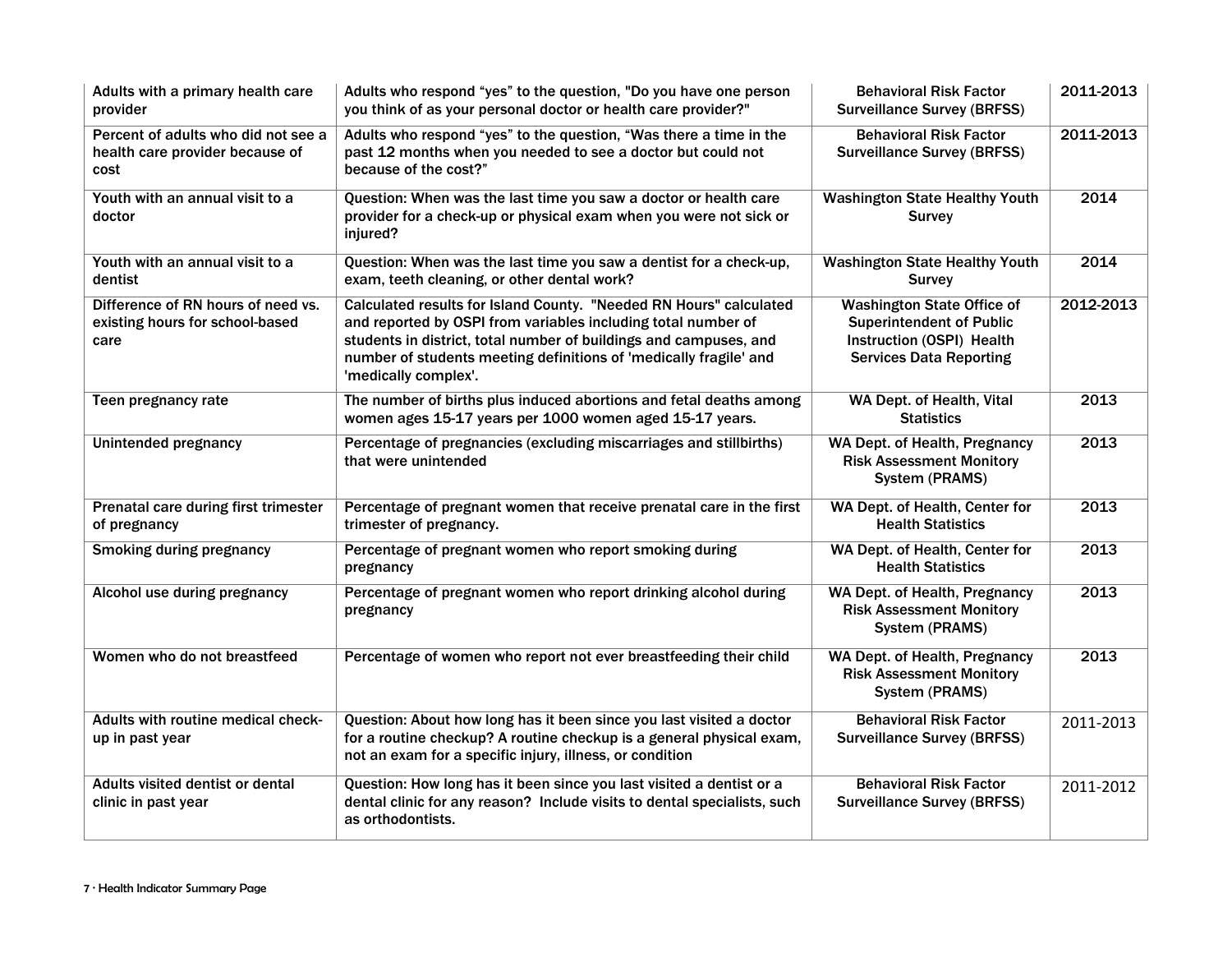| Women age 50-74 yeras with<br>mammogram in past 2 years                                     | Question: How long has it been since you had your last<br>mammogram?                                                                                                                                                                                                                                               | <b>Behavioral Risk Factor</b><br><b>Surveillance Survey (BRFSS)</b> | 2011-2013 |
|---------------------------------------------------------------------------------------------|--------------------------------------------------------------------------------------------------------------------------------------------------------------------------------------------------------------------------------------------------------------------------------------------------------------------|---------------------------------------------------------------------|-----------|
| Women age 21-74 years with pap<br>test in past three years                                  | Women age 18-74 years that responded 'yes' to the following<br>question: "A Pap test is a test for cancer of the cervix. Have you ever<br>had a Pap test? How long has it been since you had your last Pap<br>test?"                                                                                               | <b>Behavioral Risk Factor</b><br><b>Surveillance Survey (BRFSS)</b> | 2011-2013 |
| Adults age 50-74 years screened<br>for colorectal cancer                                    | Adults between the age of 50-74 years that have been screened for<br>colorectal cancer through a colonoscopy or sigmoidoscopy                                                                                                                                                                                      | <b>Behavioral Risk Factor</b><br><b>Surveillance Survey (BRFSS)</b> | 2011-2013 |
| <b>Enrolled kindergarteners with</b><br>completed immunizations                             | Percent of enrolled kindergarten students at public and private<br>schools that have submitted records in compliance with state law<br>reporting completion of all vaccinations. Students with out records<br>of compliance or that have records of exemption considered to not<br>have completed immunizations.   | WA Dept. of Health, Child Profile<br><b>Database</b>                | 2013-2014 |
| Older adults, 65 years and over,<br>immunized for pneumonia                                 | Yes' response to the following question: A pneumonia shot or<br>pneumococcal vaccine is usually given only once or twice in a<br>person 's lifetime and is different from the flu shot. Have you ever<br>had a pneumonia shot?                                                                                     | <b>Behavioral Risk Factor</b><br><b>Surveillance Survey (BRFSS)</b> | 2011-2013 |
| Adults immunized for the flu                                                                | Yes' response to the following question: There are two ways to get<br>the flu vaccine, one is a shot in the arm and the other is a spray,<br>mist, or drop in the nose called FluMist™. During the past 12<br>months, have you had either a flu shot or a flu vaccine that was<br>sprayed in your nose?            | <b>Behavioral Risk Factor</b><br><b>Surveillance Survey (BRFSS)</b> | 2011-2013 |
| 10th grade students that feel safe<br>at school                                             | Yes' or 'YES!' response to the question: "I feel safe at school"                                                                                                                                                                                                                                                   | <b>Washington State Healthy Youth</b><br><b>Survey</b>              | 2014      |
| 8th grade students bullied within<br>the past month                                         | A student is being bullied when another student, or group of<br>students, say or do nasty or unpleasant things to him or her. It is also<br>bullying when a<br>student is teased repeatedly in a way he or she doesn't like. It is NOT<br>bullying when two students of about the same strength argue or<br>fight. | <b>Washington State Healthy Youth</b><br><b>Survey</b>              | 2014      |
| 12th grade students made to feel<br>unsafe by a boyfriend or girlfriend<br>in the past year | Feeling unsafe is defined as when someone you were dating or going<br>out with ever limit your activities, threaten you, or more you feel<br>unsafe in any other way                                                                                                                                               | <b>Washington State Healthy Youth</b><br><b>Survey</b>              | 2014      |
| 10th grade students ever hurt on<br>purpose by an adult                                     | Being hurt on purpose is defined as when an adult ever physically<br>hurt you on purpose (like pushed, slapped, hit, kicked or punched<br>you), leaving a mark, bruise or injury?                                                                                                                                  | <b>Washington State Healthy Youth</b><br><b>Survey</b>              | 2014      |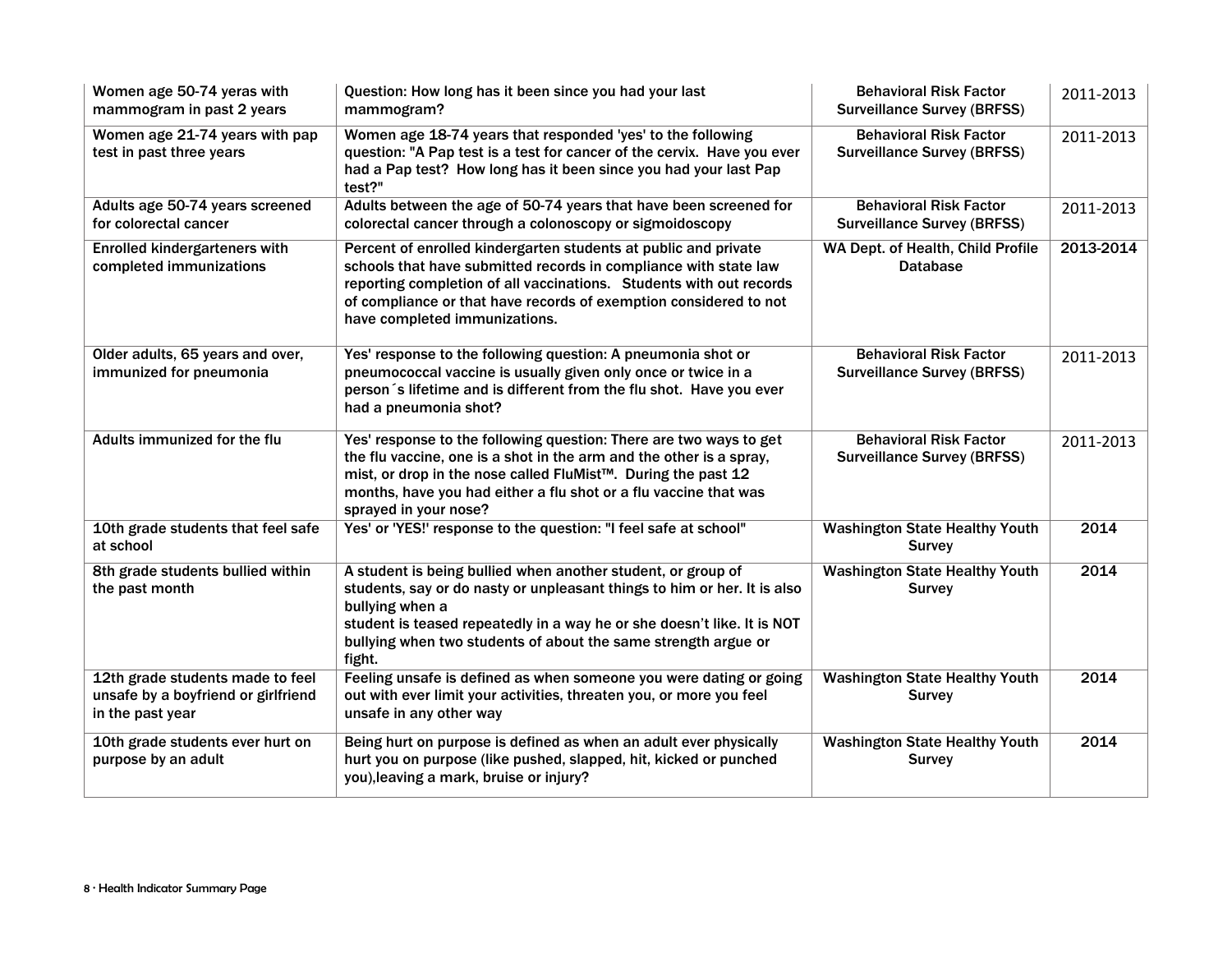| Violent crime rate per 1,000<br>population                              | Violent crime is composed of four offenses: murder and<br>nonnegligent manslaughter, rape, robbery, and aggravated assault.<br>Violent crimes are defined in the FBI's Uniform Crime Report<br>Program as those offenses which involve force or threat of force.                                                                                                                                                                                                                                           | <b>Washington Association of</b><br><b>Sheriffs and Police Chiefs</b> | 2013      |
|-------------------------------------------------------------------------|------------------------------------------------------------------------------------------------------------------------------------------------------------------------------------------------------------------------------------------------------------------------------------------------------------------------------------------------------------------------------------------------------------------------------------------------------------------------------------------------------------|-----------------------------------------------------------------------|-----------|
| Domestic violence offenses per<br>1,000 population                      | Domestic violence offenses are determined based on the victim's<br>relationship to the offender. To be considered a domestic violence<br>offense, the victim-offender relationship had to fall into one of the<br>following categories: Spouse - includes common-law spouse, Parent<br>or step-parent<br>Sibling or step-sibling, Child or step-child, Grandparent, Grandchild,<br>In-law, Other family member, Boyfriend/Girlfriend, Child or<br>boyfriend/girlfriend, Homosexual relationship, Ex-spouse | <b>Washington Association of</b><br><b>Sheriffs and Police Chiefs</b> | 2013      |
| Cigarette use among 10th graders<br>(in the past 30 days)               | Cigarette use is defined as smoking cigarettes                                                                                                                                                                                                                                                                                                                                                                                                                                                             | <b>Washington State Healthy Youth</b><br><b>Survey</b>                | 2014      |
| E-cigarette use among 10th<br>graders (in the past 30 days)             | E-cigarette use is the use of an electronic cigarette, also called an e-<br>cig or vape pen                                                                                                                                                                                                                                                                                                                                                                                                                | <b>Washington State Healthy Youth</b><br><b>Survey</b>                | 2014      |
| Pain killer use to get high among<br>10th graders (in past 30 days)     | Use of pain killers is defined as use of pain killers TO GET HIGH like<br>Vicodin, OxyContin (sometimes called Oxy or OC) or Percocet<br>(sometimes called Percs)                                                                                                                                                                                                                                                                                                                                          | <b>Washington State Healthy Youth</b><br><b>Survey</b>                | 2014      |
| Marijuana use among 10th<br>graders (in the past 30 days)               | Use of marijuana is defined as use of marijuana or hashish (weed,<br>hash, pot)                                                                                                                                                                                                                                                                                                                                                                                                                            | <b>Washington State Healthy Youth</b><br><b>Survey</b>                | 2014      |
| Alcohol use among 10th graders<br>(in the past 30 days)                 | Use of alcohol is defined as drinking a glass, can, or bottle of alcohol<br>(beer, wine, wine coolers, hard liquor)                                                                                                                                                                                                                                                                                                                                                                                        | <b>Washington State Healthy Youth</b><br><b>Survey</b>                | 2014      |
| Binge drinking among 10th grader<br>students (in the past 2 weeks)      | Consuming 5 or more drinks in a row (A drink is a glass of wine, a<br>bottle of beer, a shot glass of liquor, or a mixed drink)                                                                                                                                                                                                                                                                                                                                                                            | <b>Washington State Healthy Youth</b><br><b>Survey</b>                | 2014      |
| Illegal drug use among 10th<br>grader students (in the past 30<br>days) | Illegal drug use is the use of any illegal drug not including alcohol,<br>tobacco, or marijuana                                                                                                                                                                                                                                                                                                                                                                                                            | <b>Washington State Healthy Youth</b><br><b>Survey</b>                | 2014      |
| Percentage of adults who smoke<br>cigarettes                            | Current smokers are defined as persons who reported smoking at<br>least 100 cigarettes during their lifetime and who, at the time they<br>participated in a survey about this topic, reported smoking every day<br>or some days.                                                                                                                                                                                                                                                                           | <b>Behavioral Risk Factor</b><br><b>Surveillance Survey (BRFSS)</b>   | 2011-2013 |
| Adult alcohol use with a focus on<br>binge-drinking                     | Binge drinking for adult men is defined as drinking 5 or more drinks<br>on an occasion and for adult women is drinking 4 or more drinks on<br>an occasion                                                                                                                                                                                                                                                                                                                                                  | <b>Behavioral Risk Factor</b><br><b>Surveillance Survey (BRFSS)</b>   | 2011-2013 |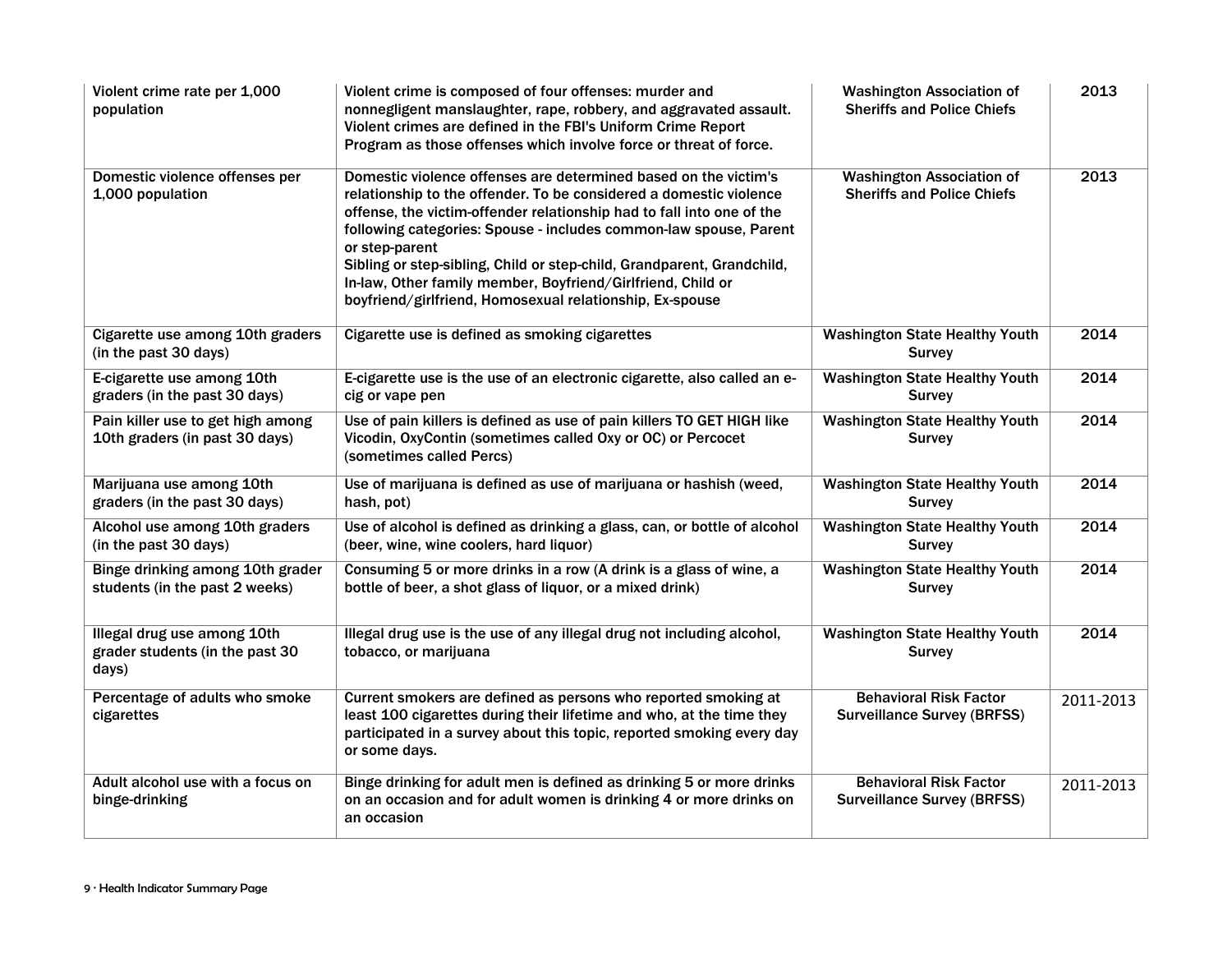| Adult alcohol use with a focus on<br>heavy-drinking.                         | Heavy alcohol consumption for adult men is defined as having 2 or<br>more drinks per day and for adult women is defined as 1 or more<br>drinks per day                                                                                                                                                                                           | <b>Behavioral Risk Factor</b><br><b>Surveillance Survey (BRFSS)</b> | 2011-2013 |
|------------------------------------------------------------------------------|--------------------------------------------------------------------------------------------------------------------------------------------------------------------------------------------------------------------------------------------------------------------------------------------------------------------------------------------------|---------------------------------------------------------------------|-----------|
| Adults with very low fruit intake                                            | Percent of respondents who report consuming less than one serving<br>of fruits a day.                                                                                                                                                                                                                                                            | <b>Behavioral Risk Factor</b><br><b>Surveillance Survey (BRFSS)</b> | 2011-2013 |
| Adults with very low vegetable<br>intake                                     | Percent of respondents who report consuming less than one serving<br>of vegetables a day.                                                                                                                                                                                                                                                        | <b>Behavioral Risk Factor</b><br><b>Surveillance Survey (BRFSS)</b> | 2011-2013 |
| 10th grade students eating $\geq$ 5<br>fruit and vegetables per day          | The percentage of 10th-grade students who answered they consume<br>five or more servings of fruits and vegetables a day.                                                                                                                                                                                                                         | <b>Healthy Youth Survey</b>                                         | 2014      |
| 10th grade students consuming 0<br>sugar-sweetened beverage per day          | The percentage of 10th-grade students who answered they do not<br>drink any sweetened soda, sports drinks, or other sweetened drinks<br>(like Snapple or SoBe) on an average day.                                                                                                                                                                | <b>Healthy Youth Survey</b>                                         | 2014      |
| Adults meeting moderate and/or<br>vigorous physical activity<br>guidelines.  | Calculated variable for adults that participated in 150 minutes (or<br>vigorous equivalent minutes) of physical activity per week                                                                                                                                                                                                                | <b>Behavioral Risk Factor</b><br><b>Surveillance Survey (BRFSS)</b> | 2011-2013 |
| 10th grade students being<br>physically active for $\geq 60$ min. per<br>day | The percentage of 10th grade students who report 60 or more<br>cumulative minutes spent in any<br>kind of physical activity that increases heart rate or makes them<br>breathe hard seven days a week.                                                                                                                                           | <b>Healthy Youth Survey</b>                                         | 2014      |
| 10th grade students, 2+ hours of<br>television on school nights              | Percentage of 10th-grade students who watch two or more hours of<br>television on a school night.                                                                                                                                                                                                                                                | <b>Healthy Youth Survey</b>                                         | 2014      |
| 10th grade students, 2+ hours of<br>video games on school nights             | Percentage of 10th-grade students who spend two or more hours<br>playing video games, computer games,<br>or using a computer for something that is not school<br>work? (Includes time spent on such things as an iPod, an<br>iPad or other tablet, a smartphone, YouTube, Facebook or other<br>social networking tools, etc.)                    | <b>Healthy Youth Survey</b>                                         | 2014      |
| Adults reporting good, very good,<br>or excellent health                     | Question: Would you say that in general your health is: Response<br>Options: Excellent; Very Good; Good; Fair; Poor; Don't Know/Not<br><b>Sure</b> ; Refused                                                                                                                                                                                     | <b>Behavioral Risk Factor</b><br><b>Surveillance Survey (BRFSS)</b> | 2011-2013 |
| Years of healthy life at age 20<br>years                                     | Additional years a 20 year-old is expected to live in good, very good,<br>or excellent health. "Years of healthy life" is calculated by adjusting<br>life expectancy derived from death certificate data with health status<br>measured by the question, "Would you say your health in general is<br>excellent, very good, good, fair, or poor?" | WA Dept. of Health, Vital<br><b>Statistics</b>                      | 2013      |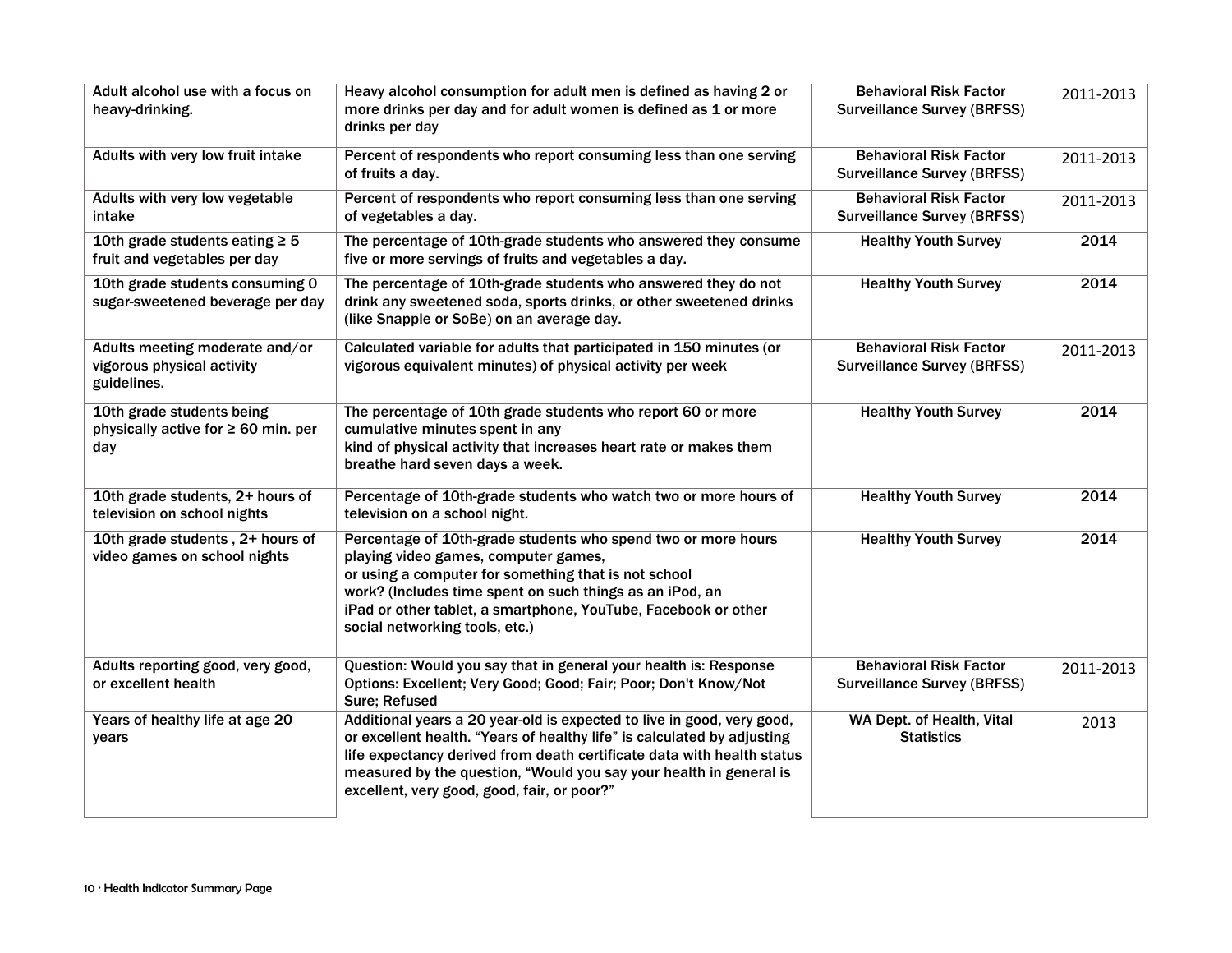| Adults reporting 14 or more days<br>per month where poor health<br>interferes with normal activities | Adults ages 18 and older who answer "14 or more days" in response<br>to the question, "Now thinking about your physical health, which<br>includes physical illness and injury, for how many days during the<br>past 30 days was your physical health not good?"                   | <b>Behavioral Risk Factor</b><br><b>Surveillance Survey (BRFSS)</b>                                   | 2011-2013 |
|------------------------------------------------------------------------------------------------------|-----------------------------------------------------------------------------------------------------------------------------------------------------------------------------------------------------------------------------------------------------------------------------------|-------------------------------------------------------------------------------------------------------|-----------|
| Adults reporting 14 or more poor<br>mental health days per month                                     | Adults ages 18 and older who answer "14 or more days" in response<br>to the question, "Now thinking about your mental health, which<br>includes stress, depression, and problems with emotions, for how<br>many days during the past 30 days was your mental health not<br>good?" | <b>Behavioral Risk Factor</b><br><b>Surveillance Survey (BRFSS)</b>                                   | 2011-2013 |
| <b>Adults receiving needed emotional</b><br>support only sometimes, rarely or<br>never               | Adults receipt of social and emotional support.                                                                                                                                                                                                                                   | <b>Behavioral Risk Factor</b><br><b>Surveillance Survey (BRFSS)</b>                                   | 2011-2012 |
| 10th grade students feeling sad or<br>hopeless                                                       | Students reporting feeling so sad or hopeless almost every day for<br>two weeks or more in a row that they stopped doing some usual<br>activities?                                                                                                                                | <b>Washington State Healthy Youth</b><br><b>Survey</b>                                                | 2014      |
| 10th grade students seriously<br>considering suicide in past year                                    | Yes' response to the following question: During the past 12 months,<br>did you ever seriously consider attempting suicide?                                                                                                                                                        | <b>Washington State Healthy Youth</b><br><b>Survey</b>                                                | 2014      |
| 6th grade students seriously<br>considering suicide in past year                                     | Yes' response to the following question: Have you ever seriously<br>thought about killing yourself?                                                                                                                                                                               | <b>Washington State Healthy Youth</b><br><b>Survey</b>                                                | 2014      |
| Suicide death rate per 100,000<br>population                                                         | Total number of suicide related deaths per 100,000 population.<br>Suicide is death caused by self-directed injurious behavior with any<br>intent to die as a result of the behavior.                                                                                              | WA Dept. of Health, Vital<br><b>Statistics</b>                                                        | 2013      |
| <b>Percent of Medicaid recipients</b><br>receiving publically funded mental<br>health services.      | Number of Medicaid clients with a mental health "open outpatient<br>primary episode" divided by total number of Medicaid enrollees.                                                                                                                                               | <b>Center for Medicare and</b><br><b>Medicaid; North Sound Mental</b><br><b>Health Administration</b> | 2014      |
| Percent of emergency room visits<br>for mental illness.                                              | Total number of discharge diagnoses of 'Psychological Exacerbation'<br>or 'Suicide Ideation/Attempt' divided by total number of discharge<br>diagnoses recorded for calendar year.                                                                                                | <b>Whidbey General Hospital</b><br><b>Emergency Room Summary</b><br>Report                            | 2014      |
| Pregnant women diagnosed with<br>gestational diabetes                                                | Percentage of pregnant women who gave birth during the reported<br>year and were diagnosed with gestational diabetes                                                                                                                                                              | WA Dept. of Health, Center for<br><b>Health Statistics, Birth Certificate</b><br>Data                 | 2013      |
| <b>Birth rate</b>                                                                                    | The total number of births per 1000 population                                                                                                                                                                                                                                    | WA Dept. of Health, Center for<br><b>Health Statistics, Birth Certificate</b><br>Data                 | 2013      |
| Premature births (<39 weeks)                                                                         | Percentage of live births born at less than 37 weeks gestational age                                                                                                                                                                                                              | WA Dept. of Health, Center for<br><b>Health Statistics, Birth Certificate</b><br>Data                 | 2013      |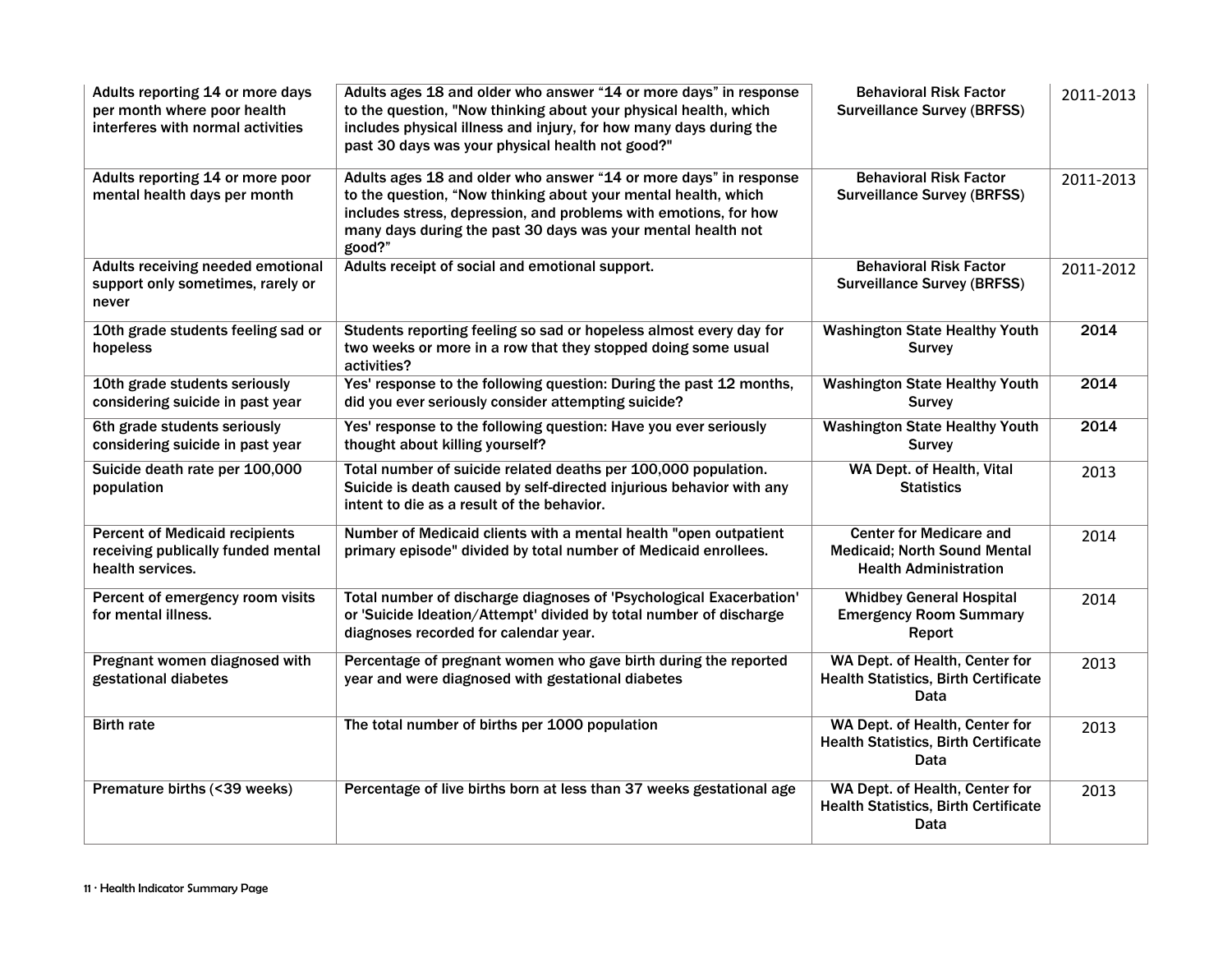| Babies born with low birth weight                              | Percentage of births with weight between 227-1500 grams                                                                                                                                                                                                                                                                                                                                                                                                           | WA Dept. of Health, Center for<br><b>Health Statistics, Birth Certificate</b><br>Data                             | 2013      |
|----------------------------------------------------------------|-------------------------------------------------------------------------------------------------------------------------------------------------------------------------------------------------------------------------------------------------------------------------------------------------------------------------------------------------------------------------------------------------------------------------------------------------------------------|-------------------------------------------------------------------------------------------------------------------|-----------|
| Babies born with high birth weight                             | Percentage of births with birth weight between 4000-8164 grams                                                                                                                                                                                                                                                                                                                                                                                                    | WA Dept. of Health, Center for<br><b>Health Statistics, Birth Certificate</b><br>Data                             | 2013      |
| Adults who are overweight, but not<br>obese (BMI=25-29.9)      | Calculated from self-reported height and weight                                                                                                                                                                                                                                                                                                                                                                                                                   | <b>Behavioral Risk Factor</b><br><b>Surveillance Survey (BRFSS)</b>                                               | 2011-2013 |
| Adults who are obese (BMI>/=<br>$30.0$ )                       | Calculated from self-reported height and weight                                                                                                                                                                                                                                                                                                                                                                                                                   | <b>Behavioral Risk Factor</b><br><b>Surveillance Survey (BRFSS)</b>                                               | 2011-2013 |
| 10th grade students who are<br>overweight (≥85th percentile)   | Calculated from self-reported height and weight                                                                                                                                                                                                                                                                                                                                                                                                                   | <b>Washington State Healthy Youth</b><br><b>Survey</b>                                                            | 2014      |
| 10th grade students who are<br>obese ( $\geq$ 95th percentile) | Calculated from self-reported height and weight                                                                                                                                                                                                                                                                                                                                                                                                                   | <b>Washington State Healthy Youth</b><br><b>Survey</b>                                                            | 2014      |
| All-cause hospitalization rate per<br>100,000                  | Rate of hospital admission per 100,000 population. Population<br>based on patient's place of residence, not hospital location.                                                                                                                                                                                                                                                                                                                                    | <b>Washington State Dept. of</b><br>Health, Comprehensive Hospital<br><b>Abstract Reporting System</b><br>(CHARS) | 2013      |
| Leading cause of hospitalization<br>for total population       | Top 5 primary diagnoses (Per ICD-10 code groupings) for hospital<br>admission, excluding diagnoses related to childbirth. Population<br>based on patient's place of residence, not hospital location. For more<br>information on ICD-10 Code classifications, see:<br>http://apps.who.int/classifications/apps/icd/icd10online/.                                                                                                                                  | <b>Washington State Dept. of</b><br>Health, Comprehensive Hospital<br><b>Abstract Reporting System</b><br>(CHARS) | 2013      |
| Leading cause of child<br>hospitalization (1-14 years)         | Top 5 primary diagnoses (Per ICD-10 code groupings) for hospital<br>admission among population age 1-14 years. Population based on<br>patient's place of residence, not hospital location. For more<br>information on ICD-10 Code classifications, see:<br>http://apps.who.int/classifications/apps/icd/icd10online/.                                                                                                                                             | <b>Washington State Dept. of</b><br>Health, Comprehensive Hospital<br><b>Abstract Reporting System</b><br>(CHARS) | 2013      |
| Number of preventable hospital<br>stays                        | Preventable Hospital Stays is the hospital discharge rate for<br>ambulatory care-sensitive conditions per 1,000 fee-for-service<br>Medicare enrollees. Ambulatory care-sensitive conditions include:<br>convulsions, chronic obstructive pulmonary disease, bacterial<br>pneumonia, asthma, congestive heart failure, hypertension, angina,<br>cellulitis, diabetes, gastroenteritis, kidney/urinary infection, and<br>dehydration. This measure is age-adjusted. | <b>County Health Rankings, Centers</b><br>for Medicare and Medicaid<br><b>Services</b>                            | 2012      |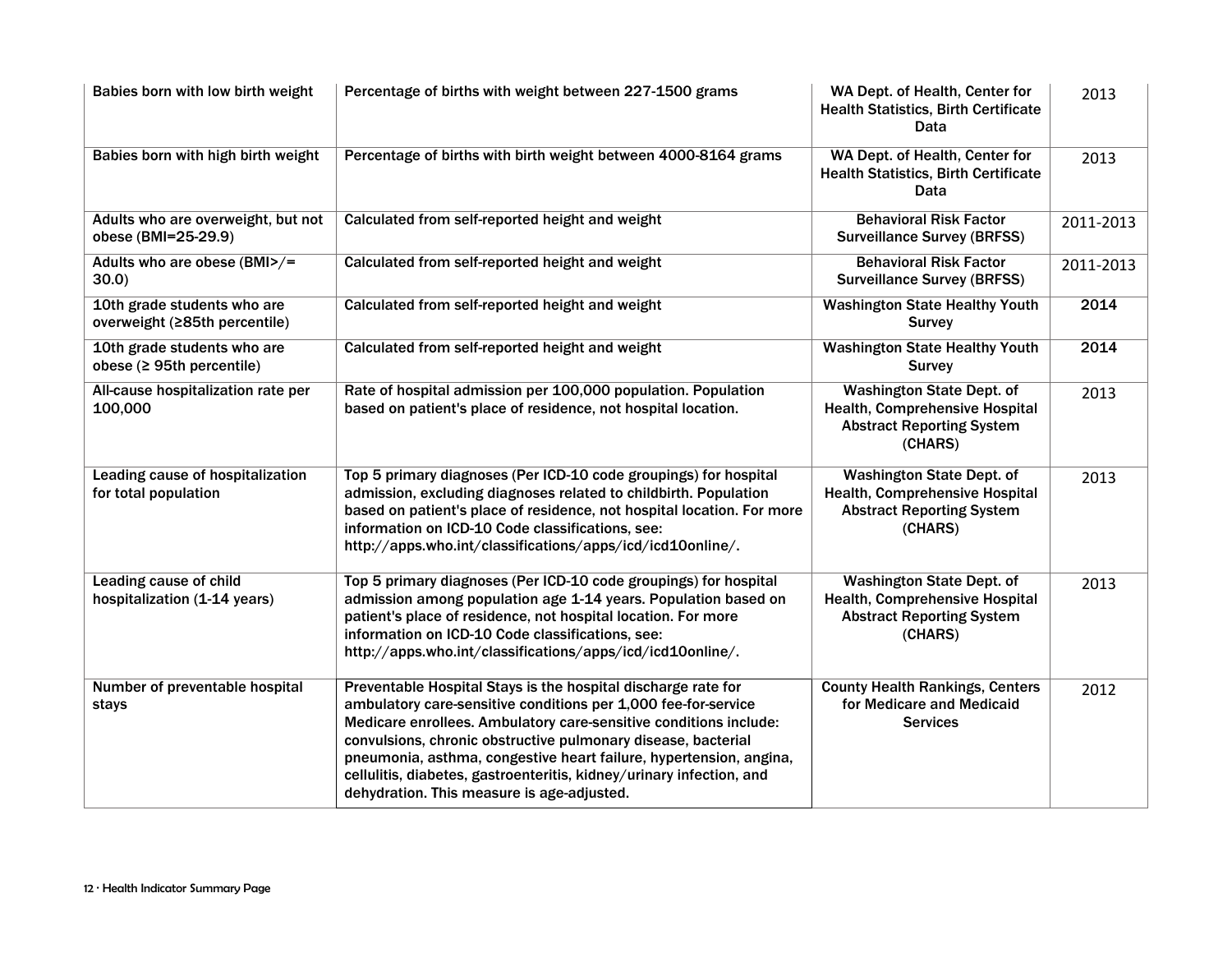| Adults ever told they have coronary<br>heart disease                                                                                | Yes' response to the following question: Has a doctor, nurse, or other<br>health professional EVER told you that you had any of the following?<br>(Ever told) you had angina or coronary heart disease?                                                                                                                                                                                                                                         | <b>Behavioral Risk Factor</b><br><b>Surveillance Survey (BRFSS)</b>                                                                                      | 2011-2013 |
|-------------------------------------------------------------------------------------------------------------------------------------|-------------------------------------------------------------------------------------------------------------------------------------------------------------------------------------------------------------------------------------------------------------------------------------------------------------------------------------------------------------------------------------------------------------------------------------------------|----------------------------------------------------------------------------------------------------------------------------------------------------------|-----------|
| Adults ever told they have diabetes                                                                                                 | Yes' response to the following question: Has a doctor, nurse, or other<br>health professional EVER told you that you had any of the following?<br>(Ever told) you had diabetes?                                                                                                                                                                                                                                                                 | <b>Behavioral Risk Factor</b><br><b>Surveillance Survey (BRFSS)</b>                                                                                      | 2011-2013 |
| Adults currently with asthma                                                                                                        | Yes' response to both of the following questions: 1) Has a doctor,<br>nurse, or other health professional EVER told you that you had any of<br>the following? (Ever told) you had asthma? 2) Do you still have<br>asthma?                                                                                                                                                                                                                       | <b>Behavioral Risk Factor</b><br><b>Surveillance Survey (BRFSS)</b>                                                                                      | 2011-2013 |
| 10th grade students ever told they<br>have diabetes                                                                                 | Yes' response to the following question: Have you ever been told by a<br>doctor or other health professional that you have diabetes?                                                                                                                                                                                                                                                                                                            | <b>Washington State Healthy Youth</b><br><b>Survey</b>                                                                                                   | 2014      |
| 10th grade students ever told they<br>have asthma                                                                                   | Yes' response to the following question: Has a doctor or nurse ever<br>told you that you have asthma?                                                                                                                                                                                                                                                                                                                                           | <b>Washington State Healthy Youth</b><br><b>Survey</b>                                                                                                   | 2014      |
| Cancer incidence rates (breast,<br>prostate, colorectal, lung)                                                                      | Newly diagnosed cancer cases for a given year among Washington<br>state residents. International Classification of Diseases - Oncology<br>(ICD-O) codes grouped into diagnostic categories using SEER groups                                                                                                                                                                                                                                    | WA Dept. of Health, Center for<br><b>Cancer Registry</b>                                                                                                 | 2013      |
| Adults limited in usual activities by<br>arthritis and joint pain.                                                                  | Percent of adults responding affirmatively to both of the following<br>questions: 1) Has a doctor, nurse, or other health professional EVER<br>told you that you had some form of arthritis, rheumatoid arthritis,<br>gout, lupus, or fibromyalgia? 2) Are you now limited in any way in<br>any of your usual activities because of arthritis or joint symptoms?                                                                                | <b>Behavioral Risk Factor</b><br><b>Surveillance Survey (BRFSS)</b>                                                                                      | 2011-2013 |
| Chlamydia - females age 15-24<br>years (rate per 100,000)                                                                           | PHIMS-STD includes incident cases of laboratory confirmed<br>chlamydia infection, gonorrhea, and syphilis reported by diagnosis<br>date. Cases are not unique persons diagnosed with disease (e.g., a                                                                                                                                                                                                                                           | <b>Washington State Department of</b><br>Health, Infectious Disease,<br><b>Public Health Issue Management</b>                                            | 2013      |
| Gonorrhea, rate per 100,000                                                                                                         | person may have more than one infection within a given year). The<br>STD services section estimates that completeness of reporting is                                                                                                                                                                                                                                                                                                           | System (PHIMS)                                                                                                                                           |           |
| Syphilis, rate per 100,000                                                                                                          | high for persons seeking and receiving care for STDs, reproductive<br>health services or other care in both public and private care settings                                                                                                                                                                                                                                                                                                    |                                                                                                                                                          |           |
| Rate of new HIV cases, per<br>100,000                                                                                               |                                                                                                                                                                                                                                                                                                                                                                                                                                                 |                                                                                                                                                          |           |
| Vaccine-preventable disease, rate<br>per 100,000 (Diptheria, tetanus,<br>pertussis, polio, measles, mumps,<br>rubella, Hepatitis B) | All conditions defined as reportable under WAC 246-101 and<br>reported to the Communicable Disease Epidemiology Office.<br>Coverage varies depending on the condition. For some conditions<br>only a fraction of cases will be reported because patients may not be<br>aware of being infected, are symptomatic but do not contact a<br>health care provider, are not confirmed with appropriate tests, or are<br>not reported after diagnosis. | <b>Washington State Department of</b><br>Health, Communicable Disease<br>Epidemiology Office, Public<br><b>Health Issue Management</b><br>System (PHIMS) | 2013      |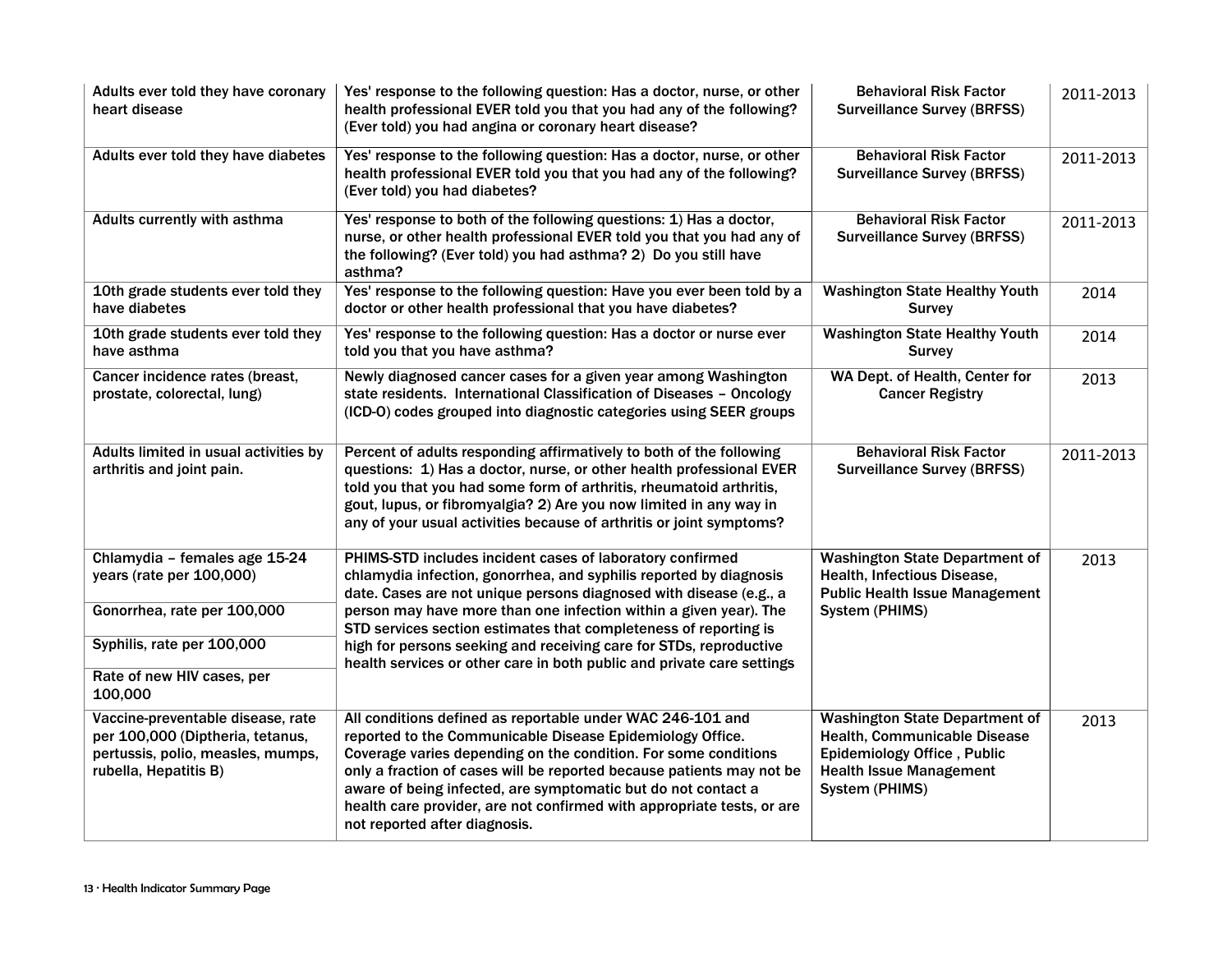| Tuberculosis, rate per 100,000                                | Washington State residents diagnosed with an active case of TB and<br>reported to the Washington State Department of Health under WAC<br>246-101 and RCW 70.28.                                                                                                          | <b>Washington State Department of</b><br>Health, Tuberculosis Program,<br><b>Public Health Issue Management</b><br>System (PHIMS) | 2013 |
|---------------------------------------------------------------|--------------------------------------------------------------------------------------------------------------------------------------------------------------------------------------------------------------------------------------------------------------------------|-----------------------------------------------------------------------------------------------------------------------------------|------|
| Hepatitis C incidence rate, per<br>100,000                    | Washington State residents diagnosed, within the calendar year,<br>with Hepatitis C and reported to the Washington State Department<br>of Health.                                                                                                                        | <b>Washington State Department of</b><br>Health, Infectious Disease,<br><b>Public Health Issue Management</b><br>System (PHIMS)   | 2013 |
| Top 5 Adult unintentional injury<br>hospitalization, by type  | Hospitalizations of adults due to an unintentional injury, which may<br>include drowning, environmental injury, falls, fire-related injuries or<br>burns, motor vehicle-related injury, poisoning, sports and<br>recreational injuries, or traumatic brain injuries.     | WA Dept. of Health,<br><b>Comprehensive Hospital</b><br><b>Abstract Reporting System</b><br>(CHARS)                               | 2013 |
| Top 5 Child unintentional injury<br>hospitalizations, by type | Hospitalizations of children due to an unintentional injury, which may<br>include drowning, environmental injury, falls, fire-related injuries or<br>burns, motor vehicle-related injury, poisoning, sports and<br>recreational injuries, or traumatic brain injuries.   | <b>Washington State Department of</b><br><b>Health, Center for Health</b><br><b>Statistics</b>                                    | 2013 |
| Unintentional injury mortality, by<br>type                    | Unintentional injury death rate. Unintentional injuries may include<br>drowning, environmental injury, falls, fire-related injuries or burns,<br>motor vehicle-related injury, poisoning, sports and recreational<br>injuries, or traumatic brain injuries.              | <b>Washington State Department of</b><br><b>Health, Center for Health</b><br><b>Statistics</b>                                    | 2013 |
| Unintentional injury mortality for<br>children, by type       | Unintentional injury death rate for children. Unintentional injuries<br>may include drowning, environmental injury, falls, fire-related injuries<br>or burns, motor vehicle-related injury, poisoning, sports and<br>recreational injuries, or traumatic brain injuries. | <b>Washington State Department of</b><br><b>Health, Center for Health</b><br><b>Statistics</b>                                    | 2013 |
| Fall-related hospitalization and<br>mortality rates           | Hospitalization or death as a result of a fall (type of unintentional<br>injury). A fall is an event which results in a person coming to rest<br>inadvertently on the ground or floor or other lower level.                                                              | <b>Washington State Department of</b><br><b>Health, Center for Health</b><br><b>Statistics</b>                                    | 2013 |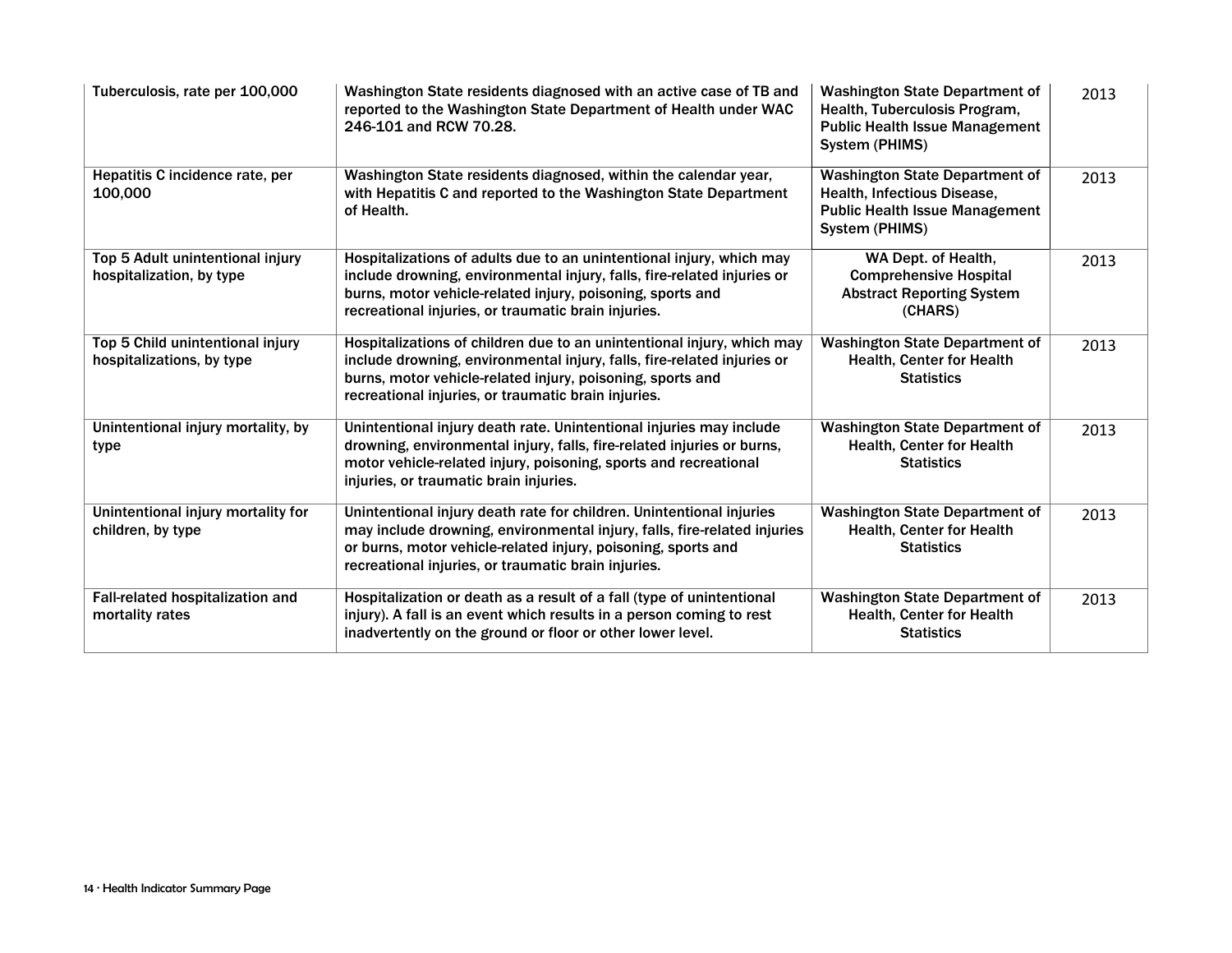| Motor vehicle injury rate, per<br>100,000                                     | A motor vehicle collision, also known as a traffic accident, traffic<br>collision, motor vehicle accident, car accident, automobile accident,<br>Road Traffic Collision (RTC) or car crash, occurs when a vehicle<br>collides with another vehicle, pedestrian, animal, road debris, or<br>other stationary obstruction, such as a tree or utility pole. Traffic<br>collisions may result in injury, death and property damage. "Motor<br>Vehicle Injury" encompasses several different types of injury<br>situations and can be categorized according to single-vehicle<br>crashes, multiple-vehicle crashes, truck-automobile crashes, and the<br>like. It also can be categorized according to whether the victim was<br>an occupant, a pedestrian, a motorcyclist, or a pedal cyclist. (Injury<br><b>Prevention and Public Health; Second Edition)</b>               | <b>Washington State Department of</b><br>Health, Center for Health<br><b>Statistics</b> | 2013      |
|-------------------------------------------------------------------------------|--------------------------------------------------------------------------------------------------------------------------------------------------------------------------------------------------------------------------------------------------------------------------------------------------------------------------------------------------------------------------------------------------------------------------------------------------------------------------------------------------------------------------------------------------------------------------------------------------------------------------------------------------------------------------------------------------------------------------------------------------------------------------------------------------------------------------------------------------------------------------|-----------------------------------------------------------------------------------------|-----------|
| Percentage of adult population<br>with a disability, by type of<br>disability | The ACS questionnaires has six disability types (and their PUMS<br>variable), respondents who report anyone of the six disability types<br>are considered to have a disability: Hearing difficulty deaf or having<br>serious difficulty hearing (DEAR); Vision difficulty blind or having<br>serious difficulty seeing, even when wearing glasses (DEYE);<br>Cognitive difficulty Because of a physical, mental, or emotional<br>problem, having difficulty remembering, concentrating, or making<br>decisions (DREM); Ambulatory difficulty Having serious difficulty<br>walking or climbing stairs (DPHY); Self-care difficulty Having difficulty<br>bathing or dressing (DDRS); Independent living difficulty Because of<br>a physical, mental, or emotional problem, having difficulty doing<br>errands alone such as visiting a doctor's office or shopping (DOUT). | <b>American Community Survey</b>                                                        | 2011-2013 |
| Percentage of youth with a<br>disability                                      | HYS Disability Screener computes answers to four questions to get<br>an estimate of disability prevalence. The questions are: 1) Do you<br>have any physical disabilities or long-term health problems lasting or<br>expected to last 6 months or more? 2) Do you have any long-term<br>emotional problems or learning disabilities lasting or expected to<br>last 6 months or more? 3) Would other people consider you to have<br>a disability or long-term health problem including physical health,<br>emotional, or learning problems? 4) Are you limited in any activities<br>because of a disability or long-term health problem including<br>physical health, emotional, or learning problems expected to last 6<br>months or more?                                                                                                                               | <b>Washington State Healthy Youth</b><br><b>Survey</b>                                  | 2012      |
| Leading causes of death for total<br>population                               | Reported from death certificate data for all Washington residents by<br>county of residence, including residents who die outside of<br>Washington State. Organized by NCHS 113 groupings, NCHS leading<br>causes, ICD-10 raw codes, (underlying cause only),                                                                                                                                                                                                                                                                                                                                                                                                                                                                                                                                                                                                             | <b>Washington State Department of</b><br>Health, Center for Health<br><b>Statistics</b> | 2013      |